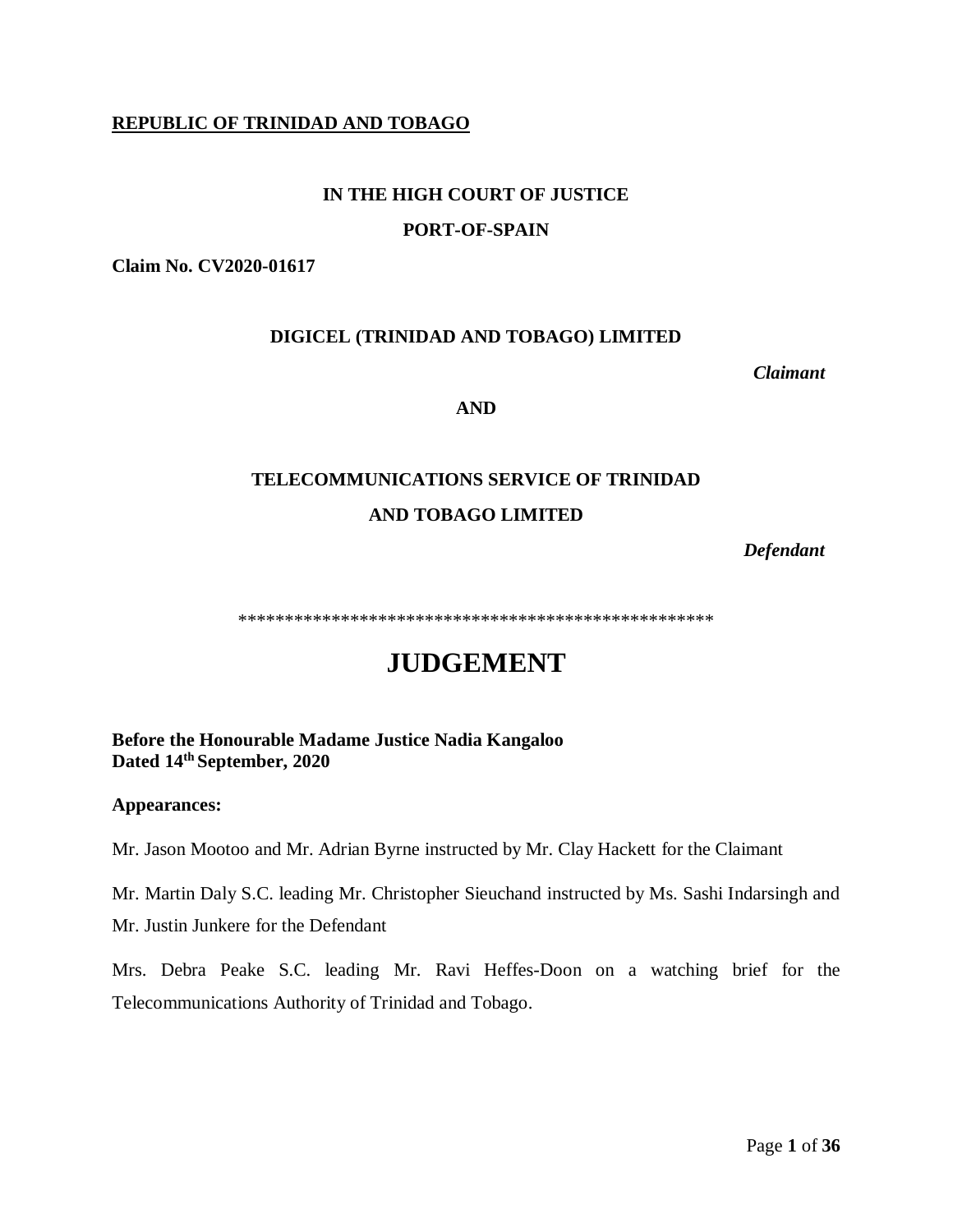## **BACKGROUND**

- 1. In 2001 in recognition of the necessity to establish a comprehensive and modern legal framework for an open telecommunications sector, the Telecommunications Act, Chapter 47:31 ("the Act") was passed, to permit new providers of telecommunications services to enter the market and compete fairly.
- 2. The Claimant, Digicel (Trinidad and Tobago) Limited ("Digicel") is a limited liability company incorporated on 2nd October, 2003, under the Companies Act, Chapter 81:01 of the Laws of Trinidad and Tobago, with its registered address situate at  $3<sup>rd</sup>$  Floor, ANSA Centre, 11C Maraval Road, Port-of-Spain.
- 3. The Defendant, Telecommunications Services of Trinidad and Tobago Limited ("TSTT") is a limited liability company incorporated under the Companies Act, Chapter 81:01 of the Laws of Trinidad and Tobago, with its registered address situate at No. 1 Edward Street, Port-of-Spain.
- 4. The Telecommunications Authority of Trinidad and Tobago ("the Authority") is an independent statutory body established in June 2004, pursuant to section 4 of the Telecommunication Act, Chapter 43:31 ("the Act") and thereby mandated to transform the telecommunications sector into a competitive environment, to monitor and regulate the sector so transformed and to prevent anti-competitive practices.
- 5. Pursuant to section 21(1) of the Act, no person shall operate a public telecommunications network without a concession granted by the Minister before it can operate its network. Both Digicel and TSTT have individual Concession agreements with the Authority, by which their commercial activities are regulated.
- 6. Digicel and TSTT are among 8 operators who have been granted concessions. The other operators are Columbus Communications Trinidad Limited, Lisa Communications Limited, Open Telecomm Limited and Massy Communications Limited (formerly Three Sixty Communications). None of these other operators are parties to this High Court Action. Counsel for Digicel has submitted and it is accepted that each operator's Concession Agreement is in similar vein to any other operator's.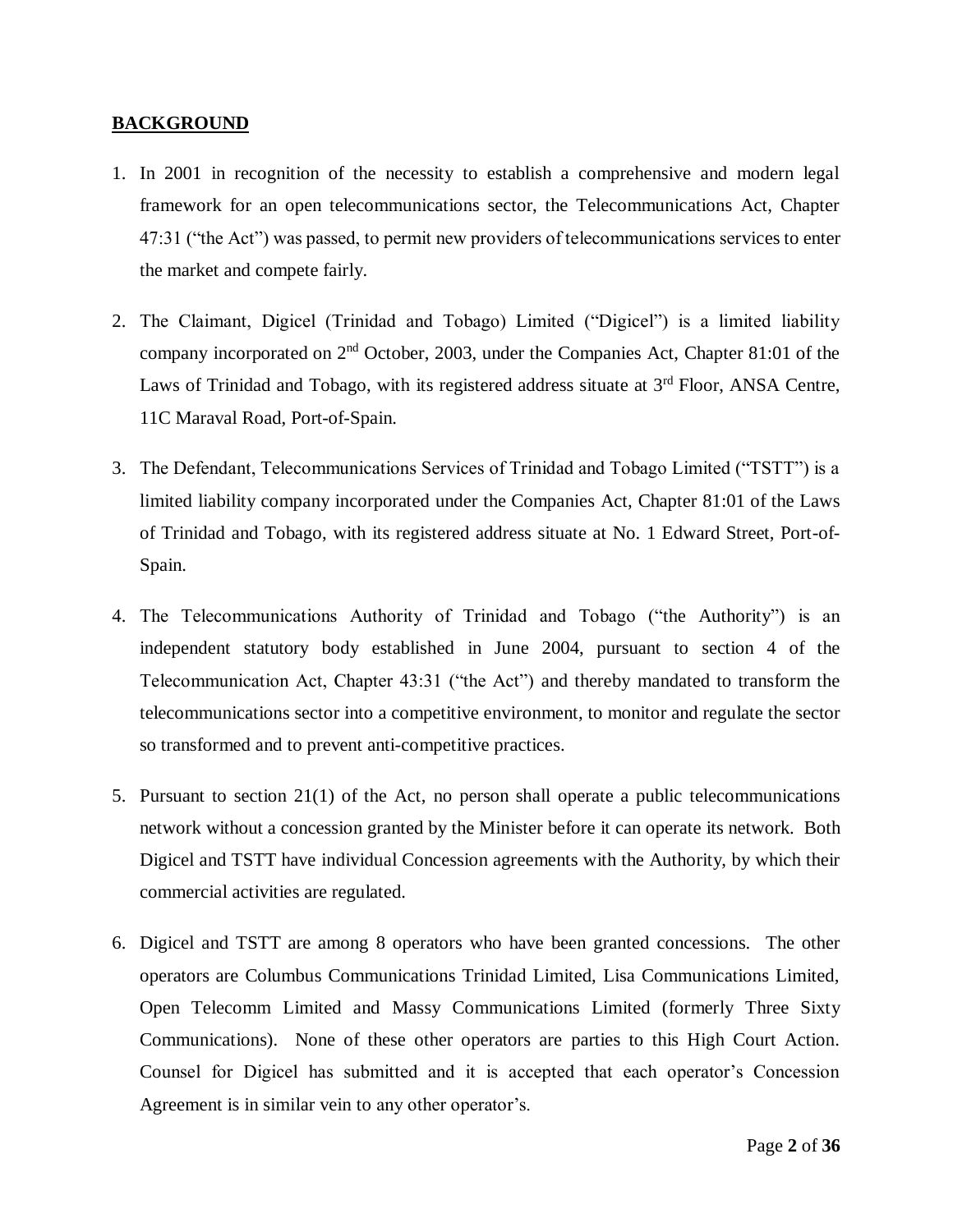- 7. In or around 2014, the Authority required all operators, including Digicel and TSTT, to facilitate the porting of numbers between the networks.
- 8. To this end, the Authority engaged all concessionaires, including Digicel and TSTT, (collectively "the Operators"), with a view to appointing a supplier to provide a centralised solution for the provision of portability services.
- 9. The Operators eventually engaged Porting XS B.V., a company based in Netherlands, for the provision of the aforesaid portability services ("The Supplier"). The Operators then jointly executed an Agreement with the Supplier entitled "Contract for Provision of a Centralised Solution for fixed and mobile service provider number portability for the Republic of Trinidad and Tobago" ("the Supplier Contract").
- 10. The Supplier Contracts annexed a draft document entitled "Number Portability in the Republic of Trinidad and Tobago – Customer Procedures" ("the Customer Procedures").

## **THE CLAIM**

- 11. As additional context, the Court finds it useful to briefly refer to Digicel's substantive claim which comprises 2 causes of action, statutory and breach of contract.
- 12. By Claim Form and Statement of Case filed herein 29<sup>th</sup> June, 2020, Digicel alleges that, during the period May to June 2020, there has been an unprecedented increase in the rejection by TSTT of requests from consumers wishing to port their numbers to Digicel's network.
- 13. Digicel says that this unprecedented increase in rejections, is attributable to the increased and wrongful application by TSTT, of two specific rejection codes, "Bad Debt" and "Other", during the porting process. Additionally, Digicel claims that TSTT has sought to wrongfully induce consumers to stay with its network, by offering them incentives in the form of enhanced terms to their existing packages, after consumers initiated the porting process, and by making the porting process more administratively difficult for both Digicel and consumers.
- 14. Consequently, Digicel alleges that they have suffered loss and damage and have also had its goodwill and reputation adversely affected by TSTT's conduct.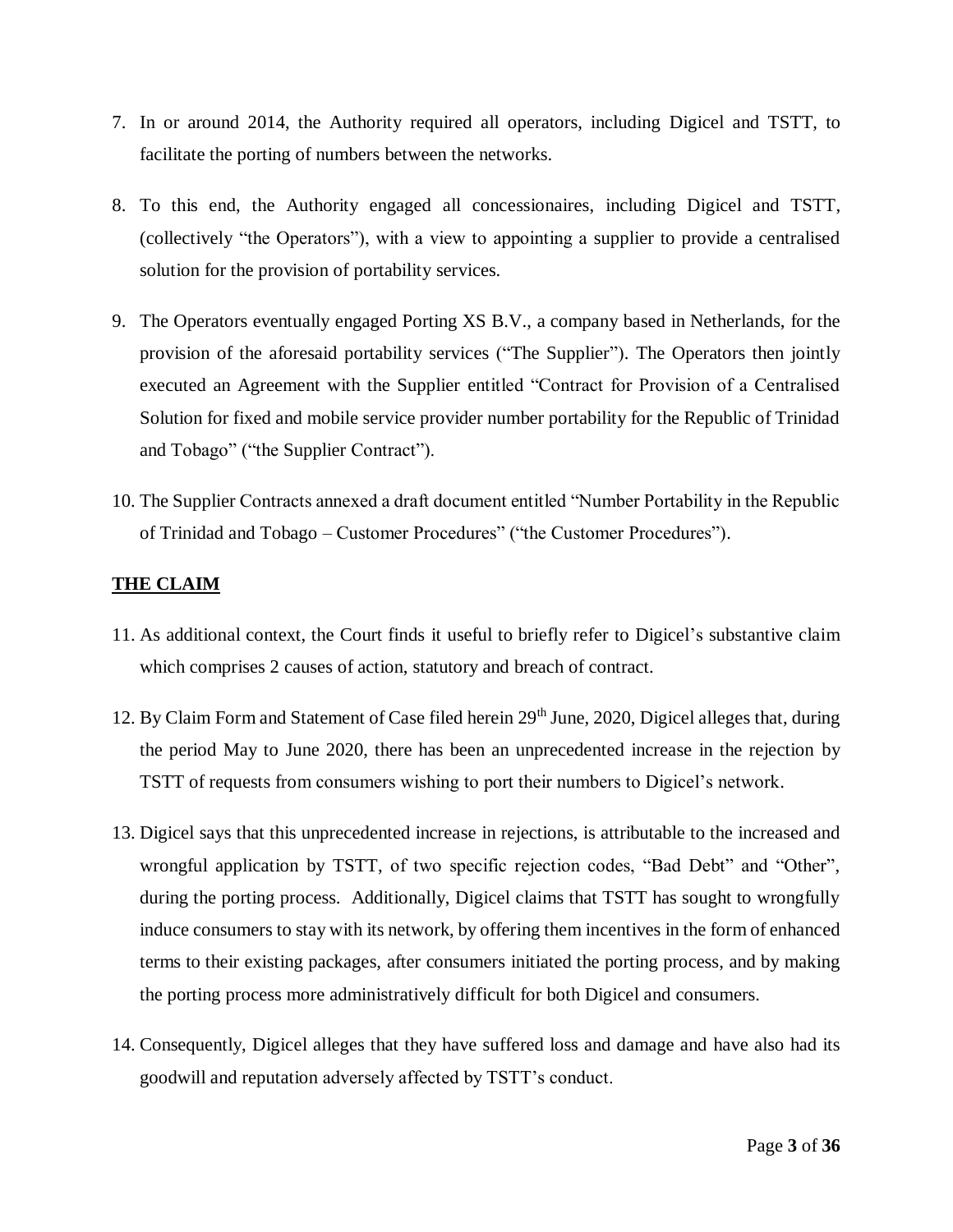- 15. Digicel also claims that in or around 22nd May, 2020, TSTT made a unilateral decision to suspend porting, which it claims constitutes a breach of TSTT's contractual obligations under the Supplier Contract, and more specifically the Customer Procedures annexed to same.
- 16. Digicel claims further that apart from TSTT's contractual breaches, its conduct also contravenes *Section 4 (1) and Section (6) of the Protection Against Unfair Competition Act, Chapter 82:36* (*"*PAUCA*"*).
- 17. Accordingly, Digicel seeks the following relief in respect of its substantive claim:
	- i. Damages for breach of a contract in writing dated  $16<sup>th</sup>$  February, 2016, made between Digicel, TSTT, Columbus Communications Trinidad Limited, Lisa Communications Limited, Open Telecomm Limited and Massy Communications Limited (formerly Three Sixty Communications) and The Supplier;
	- ii. Damages for breach of a contract made amongst the Operators made partly in writing and partly by course of conduct during the period  $16<sup>th</sup>$  February, 2016, to the date hereof, alternatively by way course of conduct over the said period. Insofar as it is in writing, it is contained in a document entitled "Number Portability in the Republic of Trinidad and Tobago – Customer Procedures". Insofar as it is by the course of conduct, the Operators have relied upon and have acted in accordance with the rules and procedures set out in that document;
	- iii. Damages for breach of statutory duty owed by TSTT to Digicel pursuant to section 25  $(2)(i)$  of the Act;
	- iv. Damages for breach of Sections 4 and 6 of PAUCA;
	- v. An interim injunction restraining TSTT, by itself, its servants or agents or otherwise howsoever from:
		- a. Rejecting customer requests to port to Digicel other than for one or more of the 9 reasons set out at Sub-Clause 1.10.2 of the Customer Procedures; and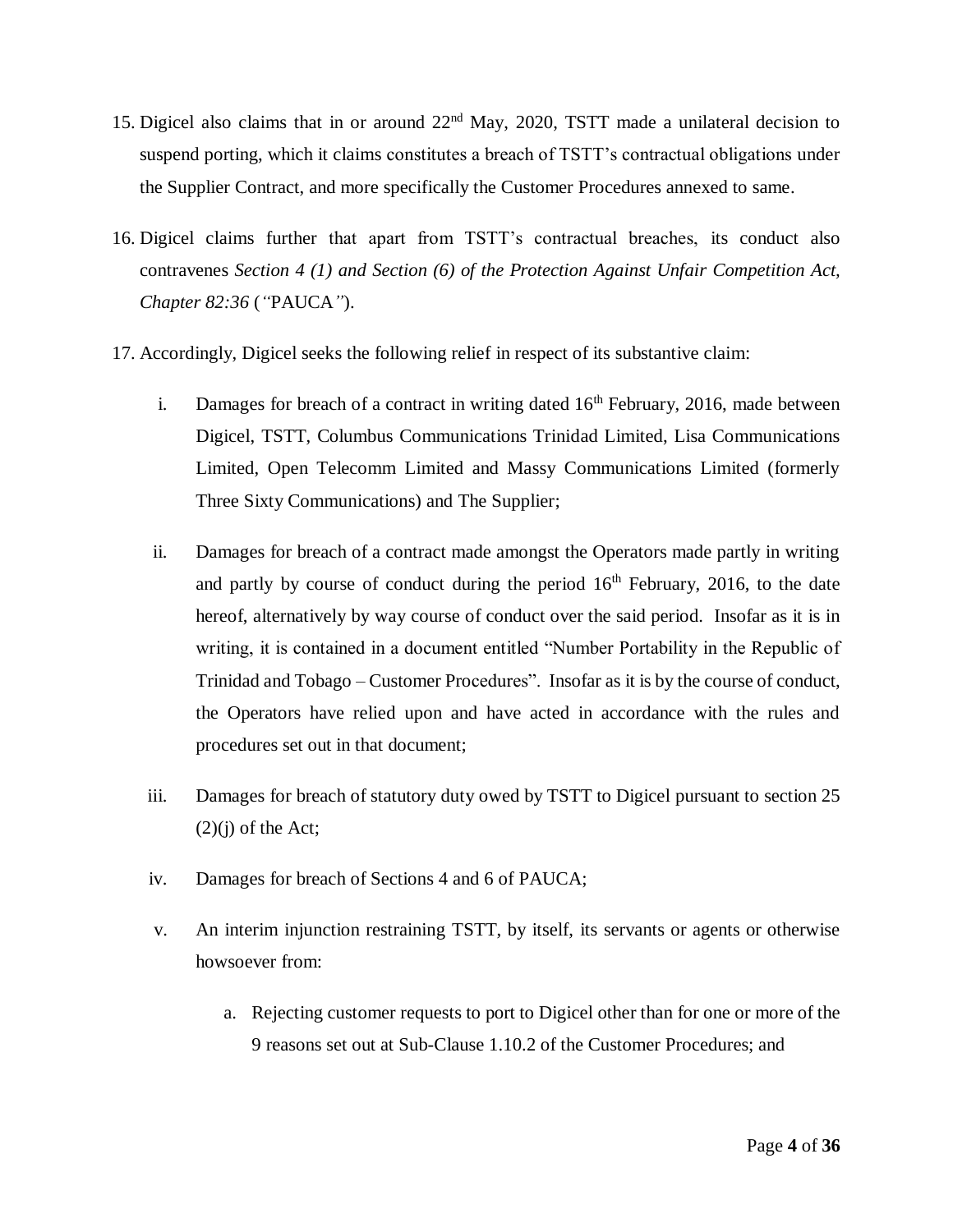- b. Issuing direct communications encouraging or seeking to encourage customers who have initiated a request to port to Digicel to withdraw that request.
- vi. An interim injunction requiring TSTT, within five (5) days of the date of the Order, to provide reasons for refusing all requests to port to Digicel during the period May and June 2020 ("Rectification Period"), which were rejected using only the code "Other".
- vii. An interim injunction requiring TSTT, in respect of each port wrongly rejected during the Rectification Period, where the customer is established as still wishing to port its number to Digicel, to take all necessary steps to consent to such ports as soon as practicable and in all events subject to adherence to the requirements of the Customer Procedures;
- viii. A final injunction in terms of sub-paragraphs 5, 7 and 8 above.
	- ix. A final injunction requiring TSTT, in respect of all porting requests wrongly rejected during the Rectification Period, to provide The Supplier with all electronic and other communication as is required by the Customer Procedure to indicate that TSTT consents to those requests;
	- x. Interest on damages at such rate and for such period as this Honourable Court think fit pursuant to Section 25 of the Supreme Court of Judicature Act, Chapter 4:01
	- xi. Costs; and
- xii. Such further and/or other relief as this Honourable Court deems fit.

## **THE APPLICATION FOR INTERIM RELIEF AND THE APPLICATION AGAINST JURISDICTION**

- 18. Two Notices of Application have initially engaged this Court's attention, filed by Digicel and TSTT respectively.
- 19. The Court hereunder summarizes both the evidence and the submissions presented by both parties in support of their Applications.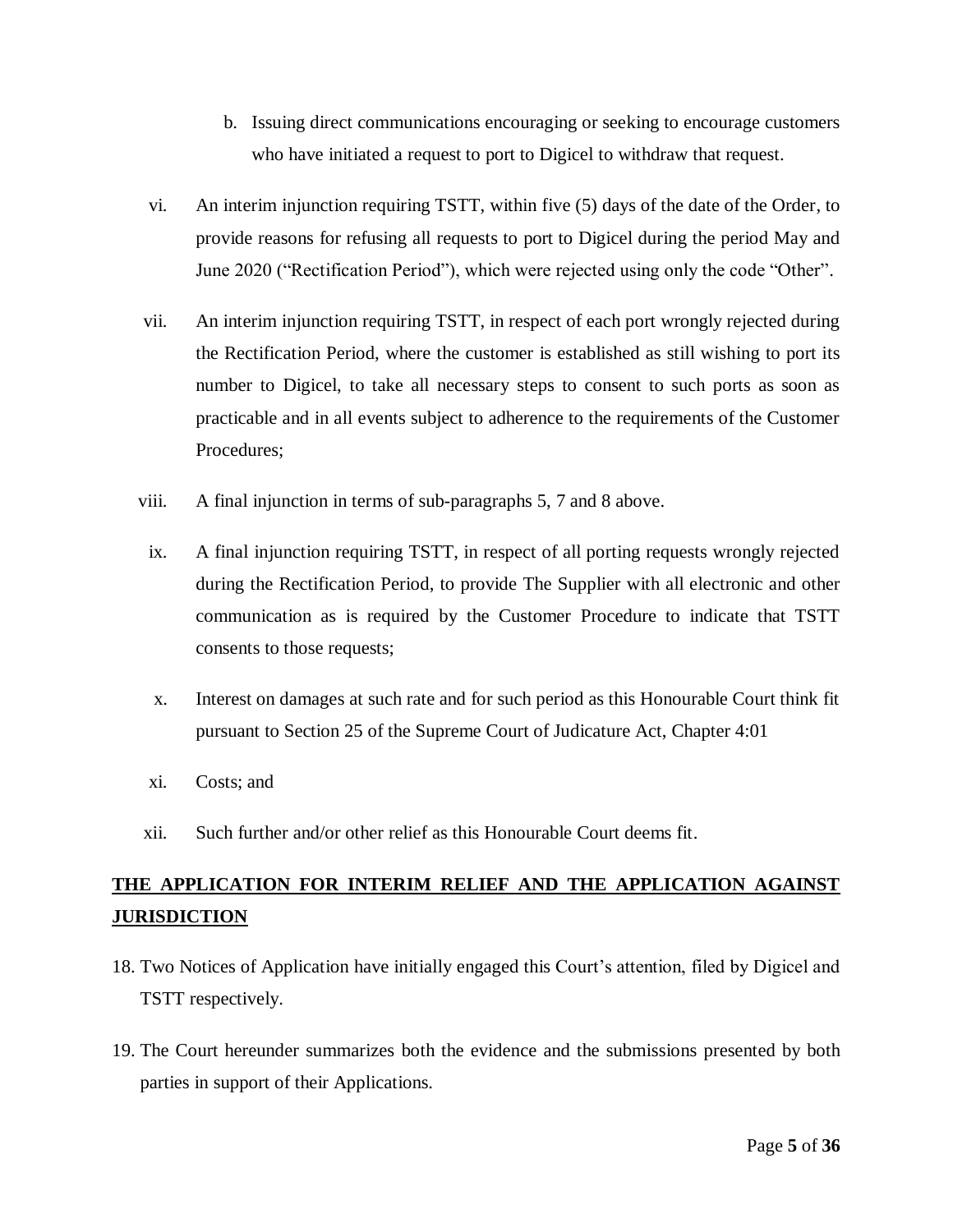## **Digicel's Application**

- 20. By Notice of Application filed herein 29<sup>th</sup> June, 2020, Digicel applied to the Court for the following Orders:
	- i. An Order pursuant to Parts 11.10(3) and 26.1(1) (d) of the Civil Proceedings Rules, 1998 (as amended) ("the CPR") that this application be urgently heard and that the time for service of this Notice of Application be abridged;
	- ii. An Order pursuant to Part 17.1(1)(a) of the CPR restraining TSTT, by itself, its servants or agents or otherwise howsoever from:
		- a. Rejecting customer requests to port their mobile telephone numbers from TSTT to Digicel other than for one or more of the nine (9) limited reasons set out at Sub Clause 1.10.2 of the "Number Portability in the Republic of Trinidad and Tobago – Customer Procedures" annexed as Appendix I to the "Contract for provision of a centralized solution for fixed and mobile service providers number portability for the Republic of Trinidad and Tobago" made amongst Columbus Communications Trinidad Limited, Digicel, Lisa Communications Limited, Open Telecom Limited, TSTT, Massy Communications Ltd. And Porting XS B.V. dated 16<sup>th</sup> February, 2016; and
		- b. Issuing direct communications encouraging or seeking to encourage customer who have initiated a request to port to Digicel to withdraw that request

pending final judgement in this action or until further Order.

- iii. An Order pursuant to Part  $17.1(1)(a)$  of the CPR requiring TSTT, within five (5) days of the date of the Order, to provide reasons for refusing all requests to port to Digicel T&T during the period May and June 2020 ("Rectification Period"), which were rejected using only the rejection code "Other";
- iv. An interim Order pursuant to Part 17.1(1)(a) of the CPR requiring TSTT, pending final judgement in this action or until further Order, where it rejects a request to port to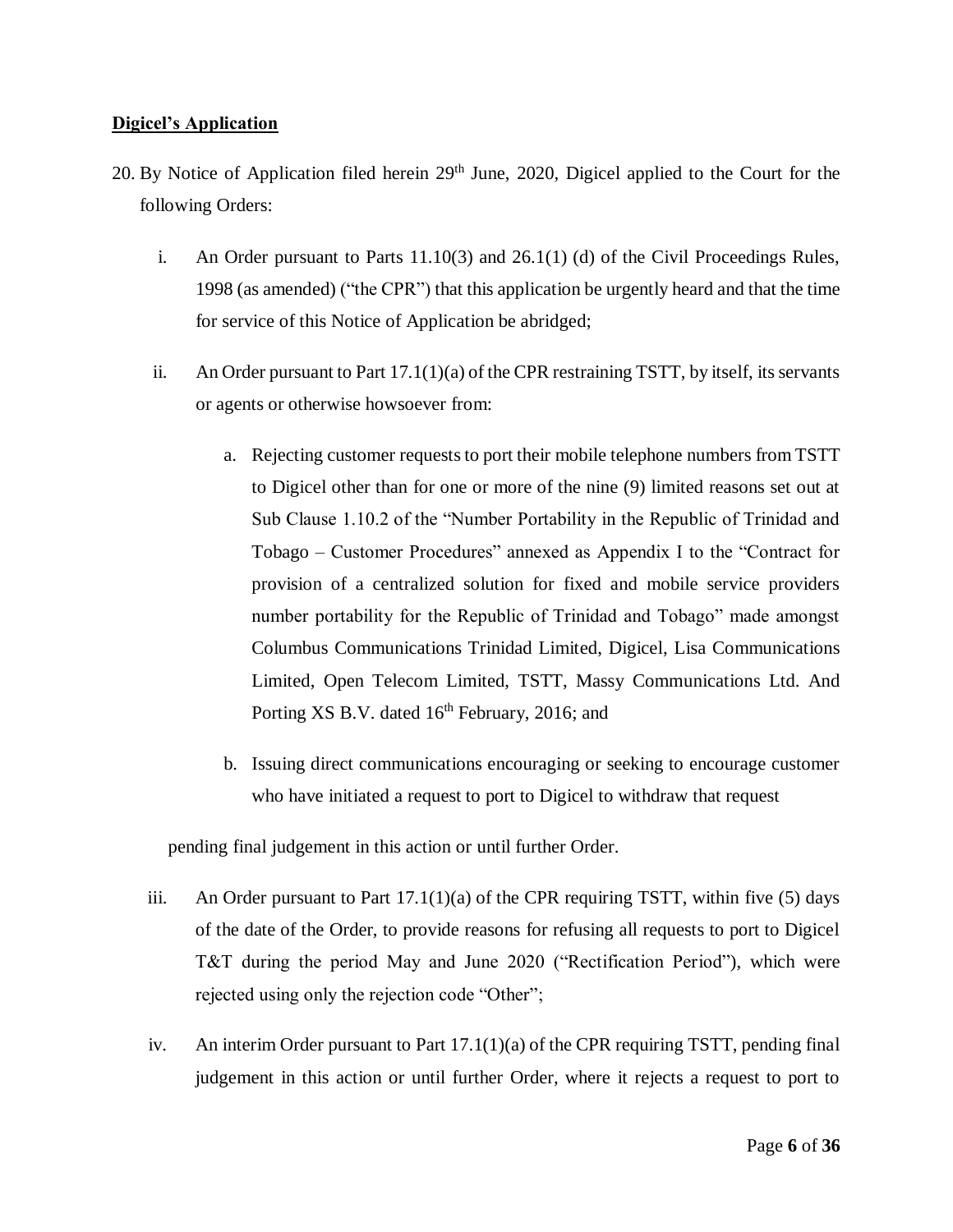Digicel T&T using the code "Other", to identify which of the nine (9) reasons set out at Sub Clause 1.10.2 of the Customer Procedures is applicable to that rejection;

- v. An interim Order pursuant to Part 17.1(1) (a) of the CPR requiring TSTT, in respect of each port wrongly rejected during the Rectification Period, where the customer is established as still wishing to port its number to Digicel T&T, to take all necessary steps to consent to such ports as soon as practicable and in all events subject to adherence to the requirements of the Customer Procedures; and
- vi. An Order that the costs of this application be provided for.
- 21. The Notice of Application is supported by the evidence of Digicel's Consumer Director, Mr. Abraham Smith. TSTT filed an Affidavit of Jerome Boynes, its Manager – Service Recovery, on 13th July, 2020 in opposition to Digicel's Notice of Application.

## **TSTT's Application**

- 22. By a Notice of Application filed herein 24<sup>th</sup> June, 2020, TSTT applied to the Court for the following Orders:
	- i. An Order pursuant to Part  $26.1(1)(w)$  of the CPR that TSTT be permitted to rely on the Affidavit of Jerome Boynes sworn to and filed in these proceedings on  $13<sup>th</sup>$  July, 2020, as evidence in support of the Application;
	- ii. An Order pursuant to Part  $11.10(3)$  and/or Part  $26.1(1)(d)$  of the CPR directing that sufficient notice of this Application has been given and/or such abridgement of time as may be necessary and as may seem to the Court just in order to facilitate the hearing of this Application together with the Claimant's Application filed on 30<sup>th</sup> June, 2020;
	- iii. An Order pursuant to Part 9.7(1)(a) of the CPR and/or Section 7 of the Arbitration Act, Chapter 5:01 and/or the inherent jurisdiction of this Honourable Court declaring that this Court has no jurisdiction to determine the matters arising in Claim filed by the Claimant;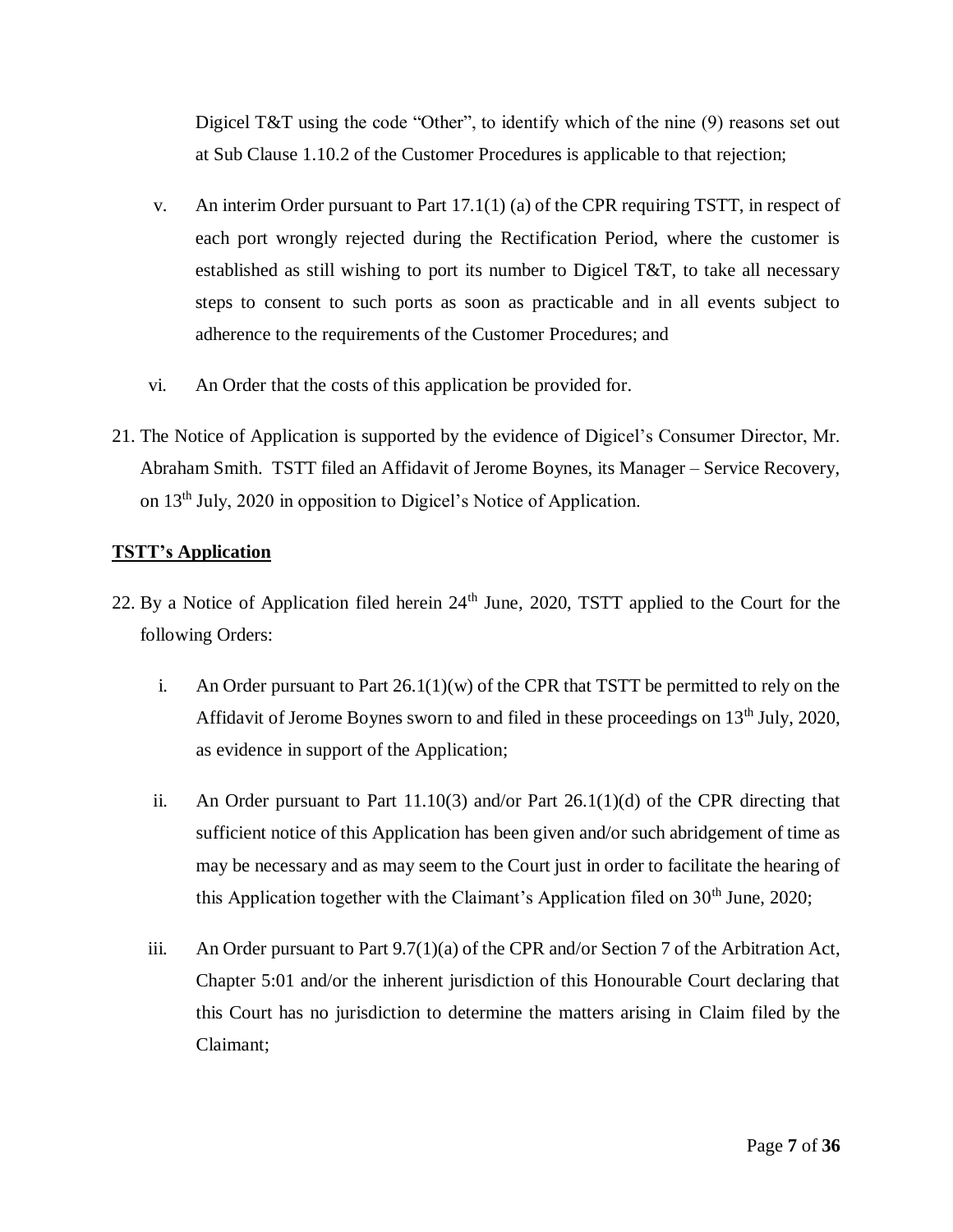- iv. An Order pursuant to Part 9.7(1)(b) of the CPR and/or Section 7 of the Arbitration Act, Chapter 5:01 and/or the inherent jurisdiction of this Honourable Court declaring that this Court will not exercise any jurisdiction which it may have in relation to the Claimant's Claim;
- v. An Order pursuant to Part 9.7(6) and/or Part 26.1(1)(f) and/or Section 7 of the Arbitration Act, Chapter 5:01 and/or the inherent jurisdiction of this Court directing that these proceedings be stayed permanently and/or until such time as this Court may otherwise determine;
- vi. An Order pursuant to Part 9.7(6)(a) of the CPR striking out the Statement of Case filed by Digicel;
- vii. An Order pursuant to Part 26.2(1) (b) of the CPR that Digicel's Statement of Case be struck out in its entirety or to the extent that it purports to claim interim relief on the ground that it, or so much of it is an abuse of the process of this Honourable Court;
- viii. An Order pursuant to Part 26.2(1)(c) of the CPR that Digicel's Statement of Case, or so much of it that relates to:
	- a. An alleged breach by TSTT of that Contract entered into between domestic mobile operators and Porting XS dated 16<sup>th</sup> February, 2016;
	- b. An alleged breach by TSTT of a statutory duty arising under section 25(2)(j) of the Act;

be struck out on the basis that it, or so much of it, discloses no grounds for bringing a claim; and

- ix. An Order pursuant to Parts 66 and 67 of the CPR that Digicel do pay to TSTT the costs of this Application.
- 23. TSTT supports its Application by the evidence of Mr. Jerome Boynes.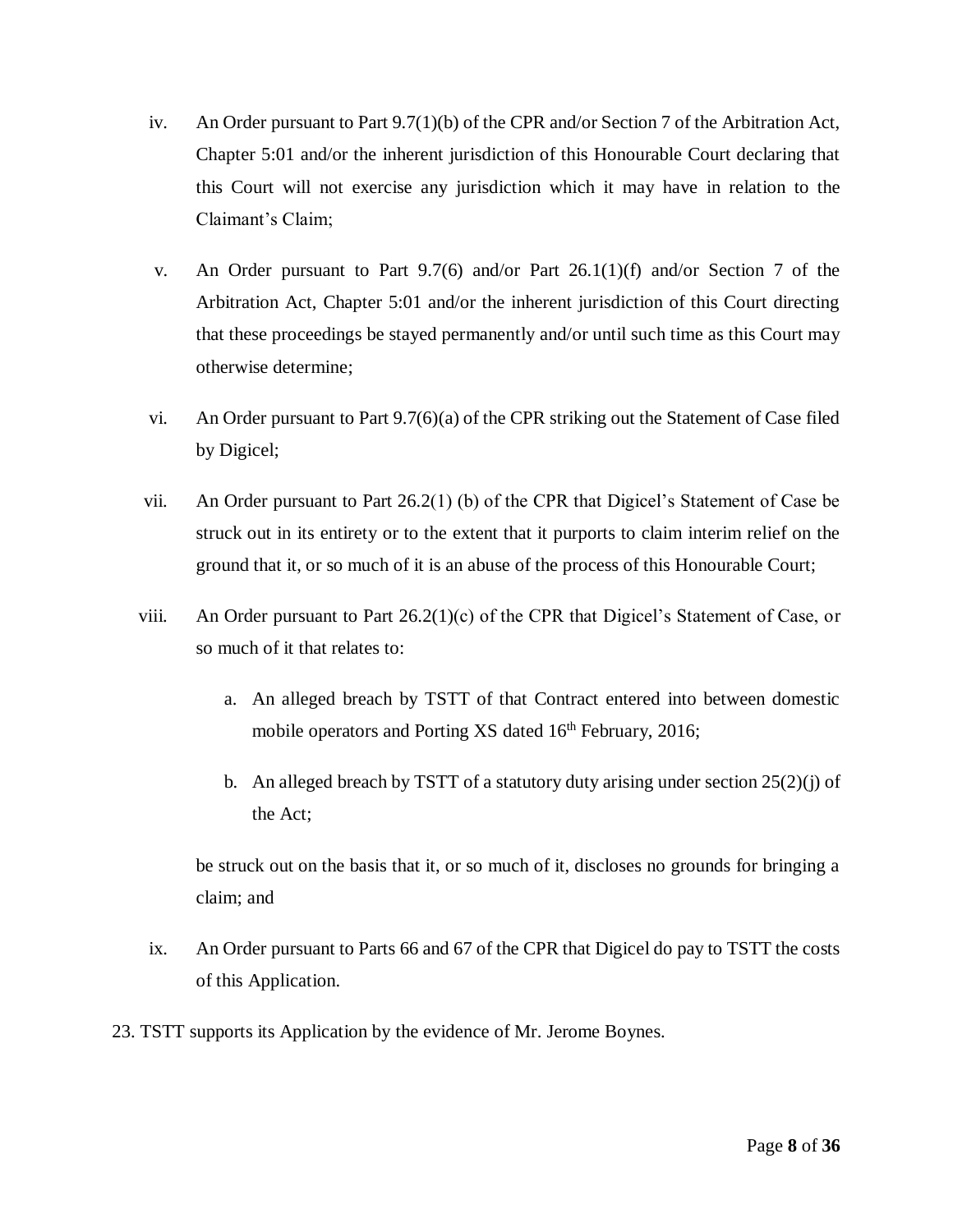## **THE EVIDENCE IN SUPPORT OF AND IN OPPOSITION TO THE NOTICES OF APPLICATION**

### Affidavit of Mr. Abraham Smith

- 24. Mr. Smith's evidence seeks to illustrate that during the month of May 2020, out of 4581 porting requests, TSTT rejected 2272 requests, being 50% of same. Mr. Smith deposed that upon a closer examination of the reasons proffered by TSTT for the said rejections, the codes "Other" and "Bad Debt" were increasingly and unjustifiably relied upon by TSTT and were not applied in accordance with the Customer Procedures.
- 25. In respect of TSTT's utilisation of the code "Other", 828 requests were rejected during the said period, with TSTT generally not providing any further explanation, save for 12 instances, where TSTT indicated on the Supplier platform that those requests were rejected because the customer changed his/her mind.
- 26. In respect of TSTT's utilisation of the code "Bad Debt", 899 requests were rejected during the said period. Mr. Smith also deposed that Digicel's porting agents contacted TSTT, via its Number Portability Hotline and Help Desk, seeking a further explanation of "Bad Debt" rejections in relation to certain numbers, only to be told by TSTT's agents that there were no outstanding balances on those accounts.
- 27. Mr. Smith further deposed that on or around 22<sup>nd</sup> May, 2020, that TSTT issued internal instructions to its personnel to cease the porting of numbers to Digicel's network. This assertion is supported by an internal email communication on the said day, from TSTT's Mr. Jerome Boynes to TSTT's Mr. Brian Collins, which Digicel says it acquired from a third party.
- 28. Mr. Smith also further deposed that on  $26<sup>th</sup>$  May, 2020, Digicel's agents namely, Mr. Qadiyr Searles and Ms. Ocean Davidson, made calls to TSTT's Help Desk and were informed by TSTT's agents that they have been given "orders to stop doing porting" and that TSTT had "closed off ports for now at BMobile" and further advised Digicel's agents to contact the Authority for approvals going forward.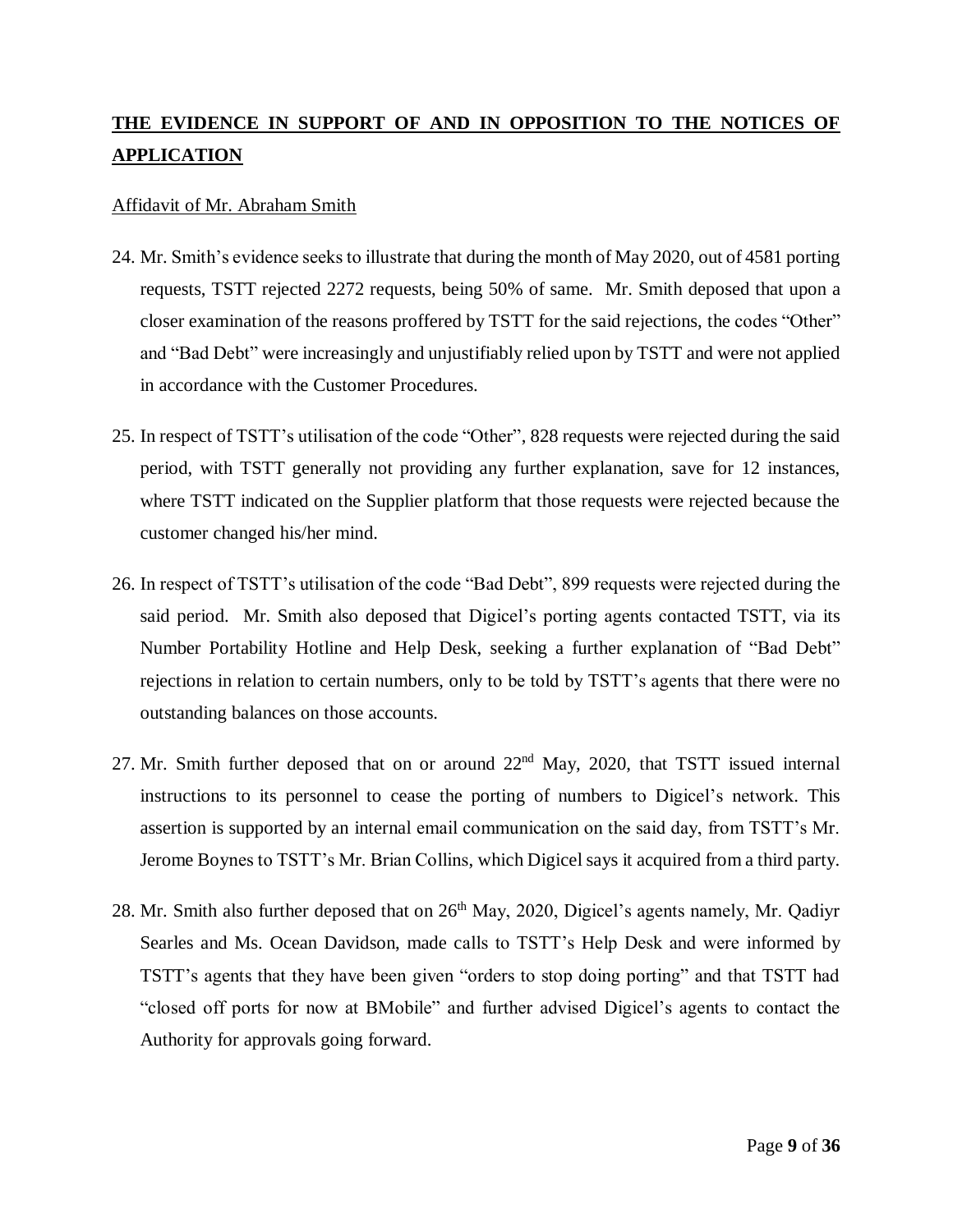- 29. By letter dated  $27<sup>th</sup>$  May, 2020 Digicel's CEO, Mr. Abdujabor Kayumov, wrote to the Authority's Acting CEO, Mrs. Reddock-Downes, concerning TSTT's cessation of porting. By further letters dated  $3<sup>rd</sup>$  June, 2020, 9<sup>th</sup> June, 2020, and 10<sup>th</sup> June, 2020, Digicel again wrote to the Authority regarding TSTT's conduct. The Authority did not respond to any of this correspondence.
- 30. On 12th June, 2020, Mr. Kayumov wrote to TSTT's CEO Dr. Ronald Walcott asserting that TSTT was in breach of PAUCA, as well as its contractual obligations under the Customer Procedures. The letter further required TSTT to cease and desist from its unlawful conduct and requested an undertaking that the porting process would be reinstated and that TSTT would thereafter abide by its contractual obligations.
- 31. By letter dated 15<sup>th</sup> June, 2020 ("the 15<sup>th</sup> June letter") TSTT acknowledged Digicel's letter, disputing the allegations raised by Digicel, but nonetheless providing the requested undertaking. In its response to Digicel, TSTT also raised a complaint, which it made to the Authority, which was ultimately subject to a Determination by the Authority on  $25<sup>th</sup>$  June, 2020. The said complaint concerned an agent of Digicel allegedly issuing communications to persons on a WhatsApp chat group encouraging them to switch to Digicel's network. Mr. Smith asserted that the actions of this agent were not sanctioned and/or approved by Digicel and accordingly the Authority found that TSTT's allegations could not be substantiated.
- 32. Mr. Smith further deposed that during the period  $15<sup>th</sup>$  June, 2020 to  $26<sup>th</sup>$  June, 2020, TSTT rejected 89% of porting requests, and also continued to utilise the codes "Bad Debt" and "Other", in some instances without further explanation. This resulted in Digicel's agents again contacting TSTT, and on one occasion being told by an agent of TSTT that its system was automatically blocking porting requests, and on another being told by another agent that TSTT was not getting time to address the porting requests, and due to the high volume of such requests, the system was automatically blocking same. Mr. Smith also further deposed that Digicel's requests continued to be rejected on the wrongful application of the codes "Other" and "Bad Debt".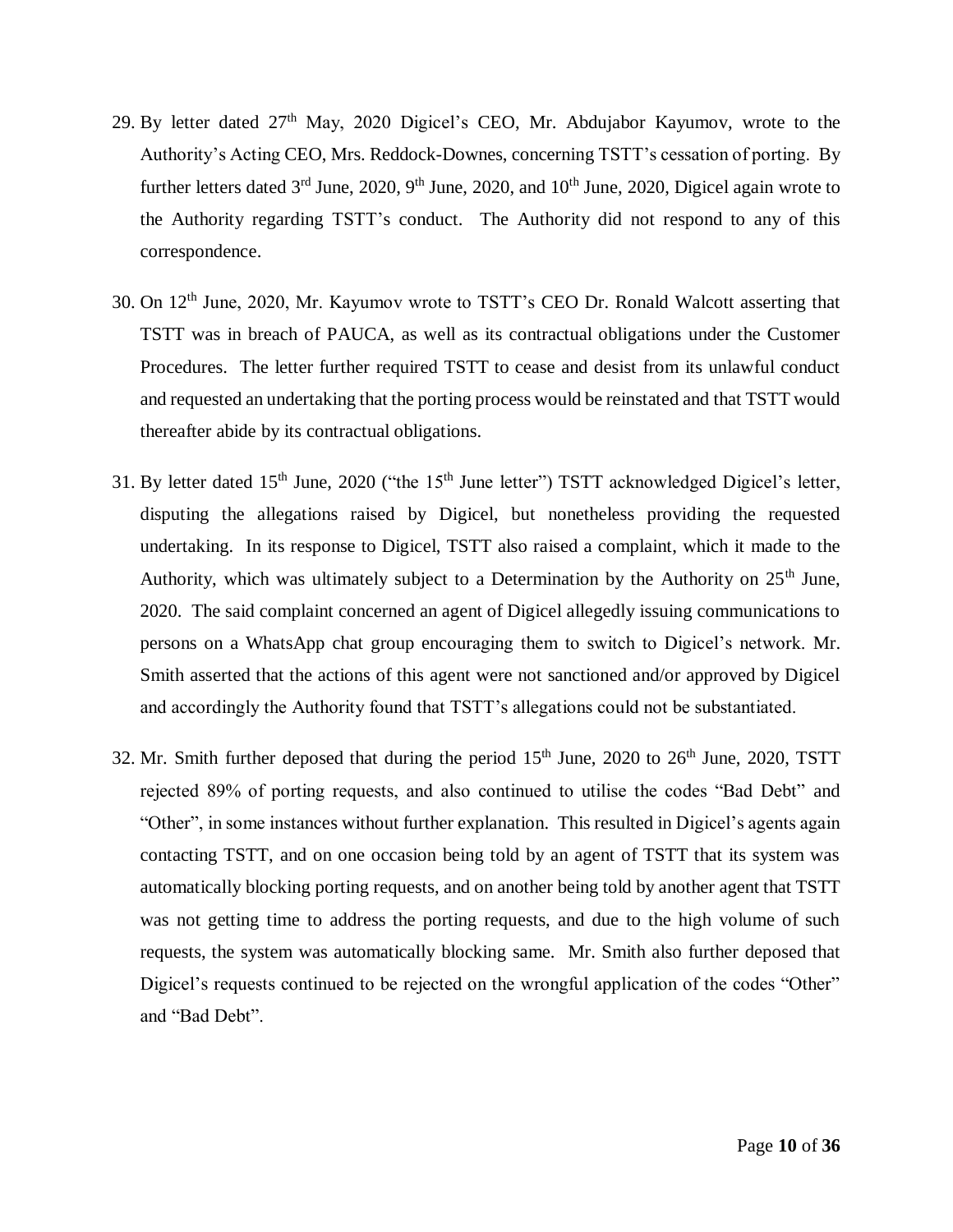- 33. Digicel has placed in evidence before the Court, transcripts of the said calls between Digicel's and TSTT's respective agents, as well as screenshots of the Supplier platform in relation to the rejection of specific numbers, none of which has been disputed by TSTT.
- 34. In addition to the above, Mr. Smith further deposed that TSTT's hotline (being the line set up to deal with the facilitation of porting requests) was not being answered during the period  $26<sup>th</sup>$ May, 2020 to  $4<sup>th</sup>$  June, 2020, and from  $24<sup>th</sup>$  June, 2020 onward, frustrating the porting process and making it more administratively challenging for Digicel.

#### Affidavit of Mr. Jerome Boynes

- 35. Mr. Boynes' Affidavit sought firstly to dispute this Court's jurisdiction and demonstrate the suitability of the Authority to deal with the instant dispute.
- 36. Mr. Boynes deposed that the Authority is statutorily mandated to ensure fair competition in the domestic telecommunications sector in accordance with sections 3(a) and 3(b) of the Act and is a highly specialized agency possessing specific and extensive expertise in all regulatory affairs in the telecommunications sphere.
- 37. Mr. Boynes also deposed that the Customer Procedures, upon which Digicel premises its contractual claim, is in fact a draft document, incapable of creating binding relations and subject to finalisation. Nevertheless, Mr. Boynes accepted that in the interim the parties to the same have relied thereon for guidance as to the porting procedures. Mr. Boynes further sought to illustrate the 'draft' nature of the said document, by identifying what he considers are two plain errors on its face.
- 38. In relation to Digicel's allegation about the wrongful application of certain codes, Mr. Boynes deposed that The Supplier's 'Inports System' on its platform, consists of possible rejection codes that are outside of the rejection codes contained in the Customer Procedures. He further stated that Mr. Smith also introduces his own language into the relevant conditions in the Customer Procedures and gives erroneous explanations for the application of certain codes in his evidence.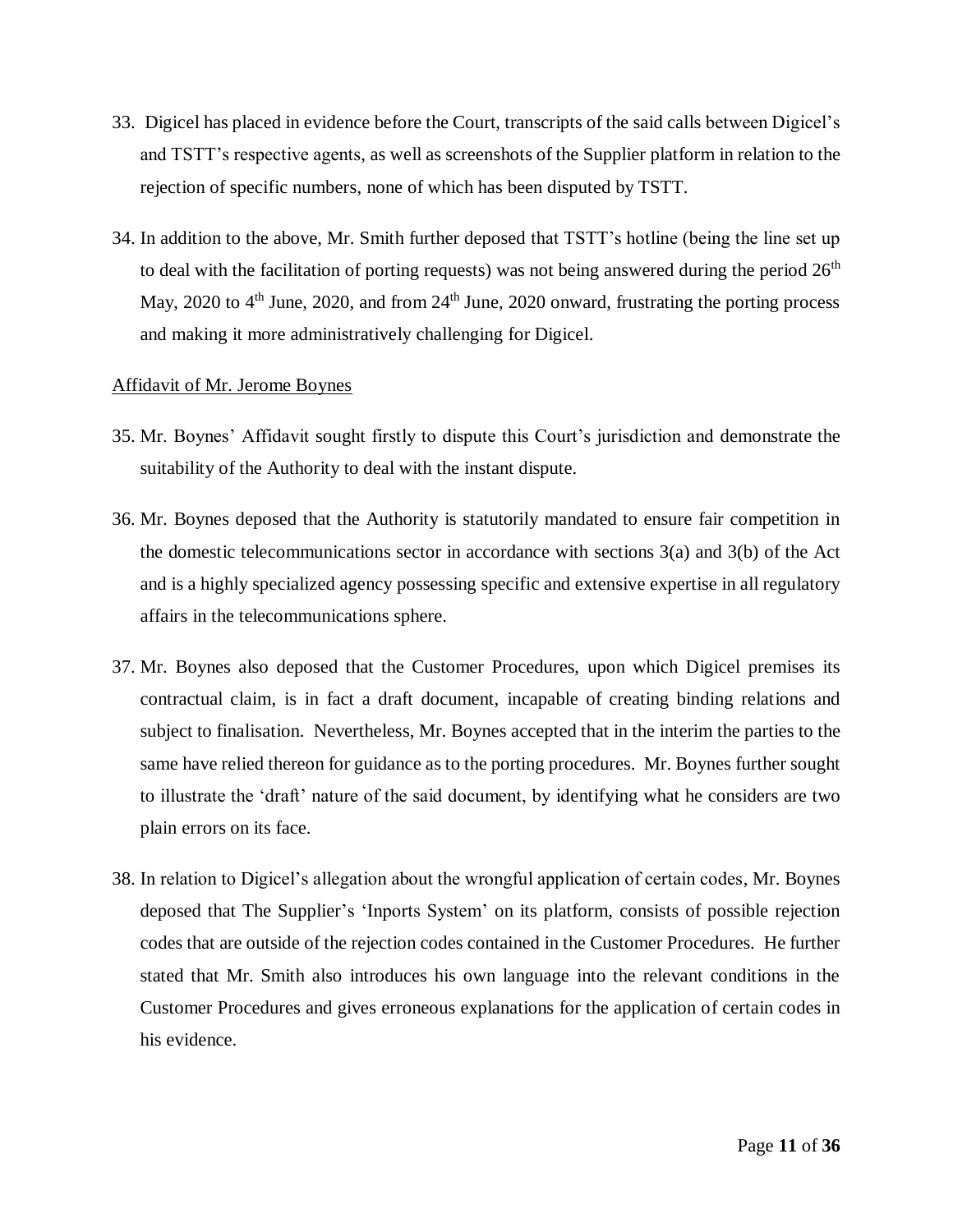- 39. In support of this allegation, Mr. Boynes relied on an email dated  $8<sup>th</sup>$  March, 2016, from The Supplier's Patty de Haan, which attempted to explain the Supplier's analysis of the rejection codes, an email which he says was also sent to 3 of Digicel's representatives and which they failed to disclose. Mr. Boynes emphatically stated that it would be commercially unreasonable for the draft Customer Procedures to contain an exhaustive list of all possible circumstances in which a telecommunications network provider may wish to legitimately reject a port, for example, unauthorized, malicious or fraudulent porting requests.
- 40. Mr. Boynes also deposed that Digicel has repeatedly utilised the rejection code "Other" without further explanation, and gave an example of the same, by referring the Court to 'the Steel Workers Union Incident'. The said incident involved duly executed porting requests forms from duly authorised representatives of the Steel Workers Union, which were received by TSTT on or about  $25<sup>th</sup>$  September, 2019. The following day the porting requests were submitted to Digicel and were rejected using the code "Other". This resulted in calls being made by TSTT's agent to Digicel which revealed that Digicel had engaged the Union's representatives and they were no longer wishing to port their numbers from Digicel to TSTT. Subsequent to this call, another of Digicel's agents informed TSTT's agent that the "services/features" had been deactivated from the numbers and the process would continue smoothly. Despite these assurances, Mr. Boynes says the requests were again rejected. Eventually TSTT was informed by a representative of DirecOne, an authorised dealer of TSTT, that Digicel had contacted the Union's representatives and negotiated a new contract, which they accepted.
- 41. Mr. Boynes also deposed that during the period January 2019, to  $4<sup>th</sup>$  June, 2020, the code "Other" was used by Digicel to block 85 porting requests. Mr. Boynes also references specific instances where he alleges Digicel also wrongly applied "Other" for reasons outside of the Customer Procedures.
- 42. Mr. Boynes then sought to set the stage for the justification of TSTT's conduct, in relation to its suspension of porting. Mr. Boynes refers to an incident, which formed the basis of TSTT's complaint to the Authority in May 2020, where he states TSTT had been receiving numerous complaints from customers relating to unsolicited messages being sent to them on WhatsApp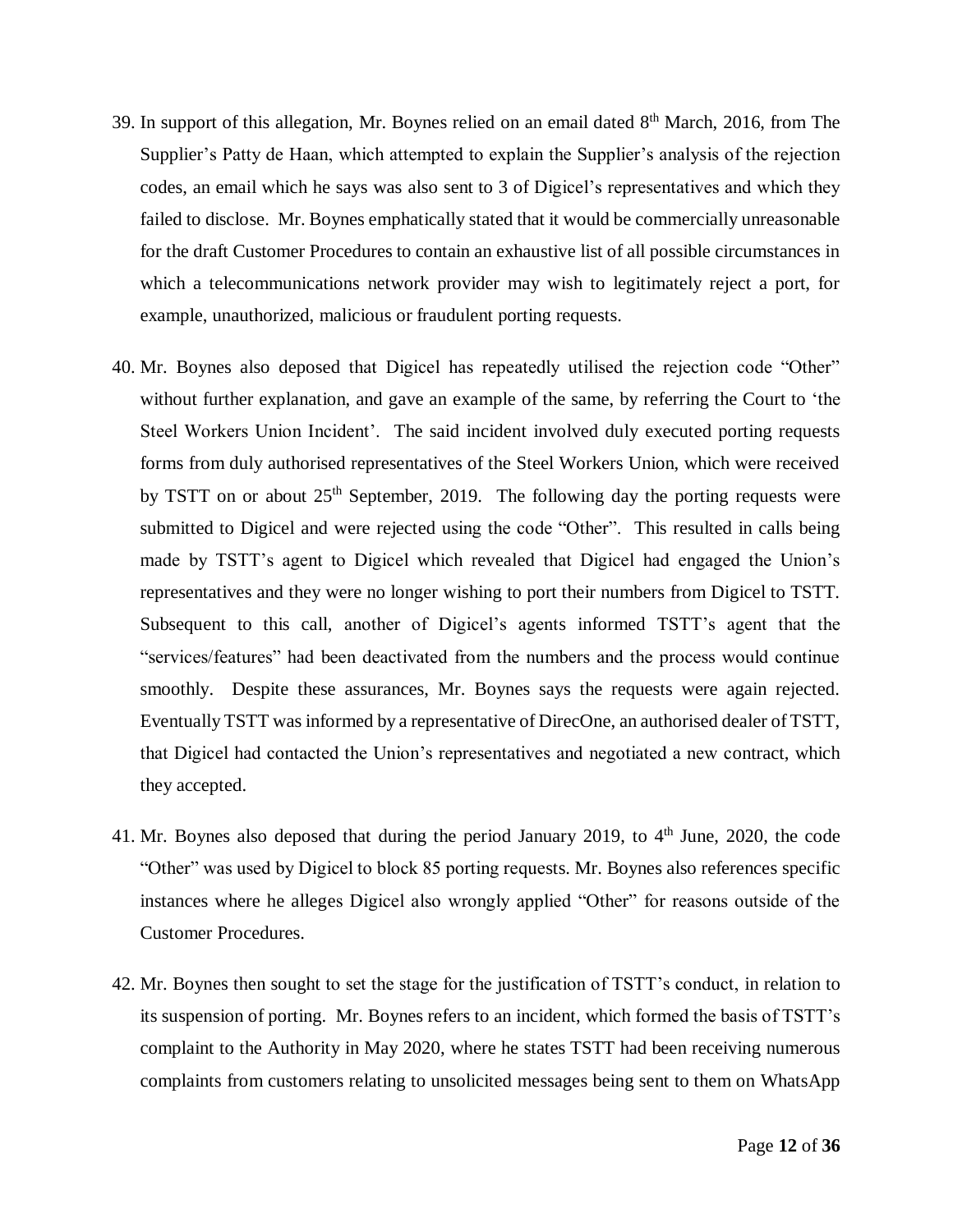by a person holding herself out to be a representative of Digicel who provided brief explanations of the porting process. It is Mr. Boynes' evidence that messages of this nature are prohibited by the conditions of Digicel and TSTT's respective Concessions with the Authority.

- 43. By letter dated 6<sup>th</sup> May, 2020, TSTT issued a "cease and desist" letter to Digicel calling upon them to acknowledge their wrongdoings and terminate the offending activity. TSTT also copied the Authority with this correspondence and called upon the Authority to protect TSTT from what they termed Digicel's "mercenary marketing activity". A follow-up letter was sent to the Authority on  $12<sup>th</sup>$  May, 2020, to which they responded, advising that the matter was being investigated by them.
- 44. The investigation by the Authority culminated in the production of a Report on 15<sup>th</sup> June, 2020. Mr. Boynes states that the said Report, which came more than a month after the Authority's acknowledgement of TSTT's complaint, concluded that the unsolicited messages came from Digicel's agent but that the Authority was unable to conclude that Digicel was in any breach of its Concession as it was unable to identify the audience which received the broadcasting message. The Authority called upon to Digicel to issue a public advisory stating that the messages were not sanctioned by Digicel.
- 45. In relation to Digicel's allegation of an "unprecedented increase in the number of rejections" by TSTT, Mr. Boynes deposed that Digicel's own evidence illustrated that there was a spike in the number of porting requests made in the month of May, 2020. This increase, which Mr. Boynes describes as "wholly and jarringly" inconsistent with the number of requests in previous months, placed TSTT and its representatives in a genuine state of suspicion and concern that the said requests were either malicious, unauthorized or not bona fide, especially in circumstances where TSTT already had evidence of Digicel's anti-competitive conduct.
- 46. Mr. Boynes further states that as a result of the Authority's response on  $12<sup>th</sup>$  May, 2020, TSTT was left in considerable doubt that there would be any meaningful resolution of its complaint and was compelled to make a commercially necessary step and take urgent action to stop the harmful effects it was being subjected to at the hands of Digicel. This resulted in TSTT's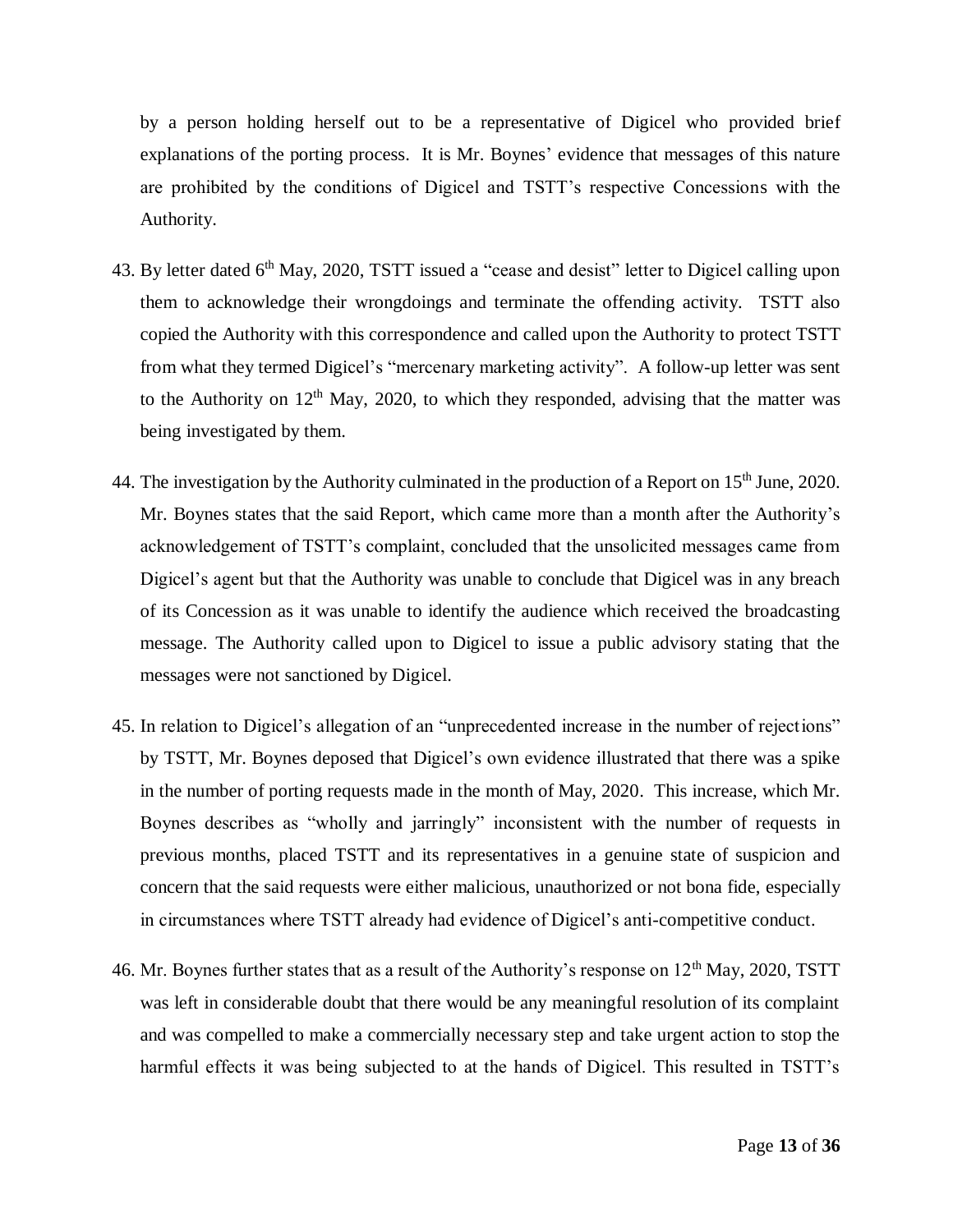suspending the processing of requests for which it could not verify the bona fides, and the operations of the TSTT's Help Desk.

- 47. Mr. Boynes further deposed that by letter dated  $25<sup>th</sup>$  May, 2020, and received on  $26<sup>th</sup>$  May, 2020, the Authority instructed TSTT to resume the porting procedure during the course of its investigations. Mr. Boynes stated that this letter was met with disappointment by TSTT but nonetheless recognizing the Authority's regulatory role, it complied with the directive.
- 48. Mr. Boynes further stated that upon TSTT's resumption of the porting process on  $28<sup>th</sup>$  May, 2020, TSTT began experiencing technical difficulties, which were resolved by its IT Department on 29<sup>th</sup> May, 2020. Thereafter, Digicel was advised to re-submit requests that were rejected during that period. Mr. Boynes stated that the porting process was fully resumed by TSTT on 1<sup>st</sup> June, 2020 but that during the period 1<sup>st</sup> June to 15<sup>th</sup> June, 2020, it continued to experience technical difficulties, with its system automatically and erroneously rejecting porting requests.
- 49. Mr. Boynes says that none of the instances flagged up by Digicel in relation to its rejection of porting requests were at all malicious and denies that TSTT was/is in any way orchestrating these events. Further, he stated that the dramatic spike in porting requests from Digicel left TSTT's limited resources overwhelmed, which accounted for any technical and/or administrative difficulties. This was also compounded by the fact that as a result of the pandemic, there was a requirement for increased duties and enhanced due diligence at TSTT.
- 50. In relation to any reputational harm as alleged by Digicel, Mr. Boynes drew reference to certain newspaper articles wherein he says, the blame for the porting failures was placed on TSTT and paints TSTT unfavourably, whereas social media publications are mostly supportive of Digicel. Ultimately therefore, Mr. Boynes states that it is TSTT's reputation which is at stake, not Digicel's.

#### Affidavit in Reply of Mr. Abraham Smith

51. Digicel responded to certain matters raised in Mr. Boynes' evidence, which the Court finds useful to briefly summarize below.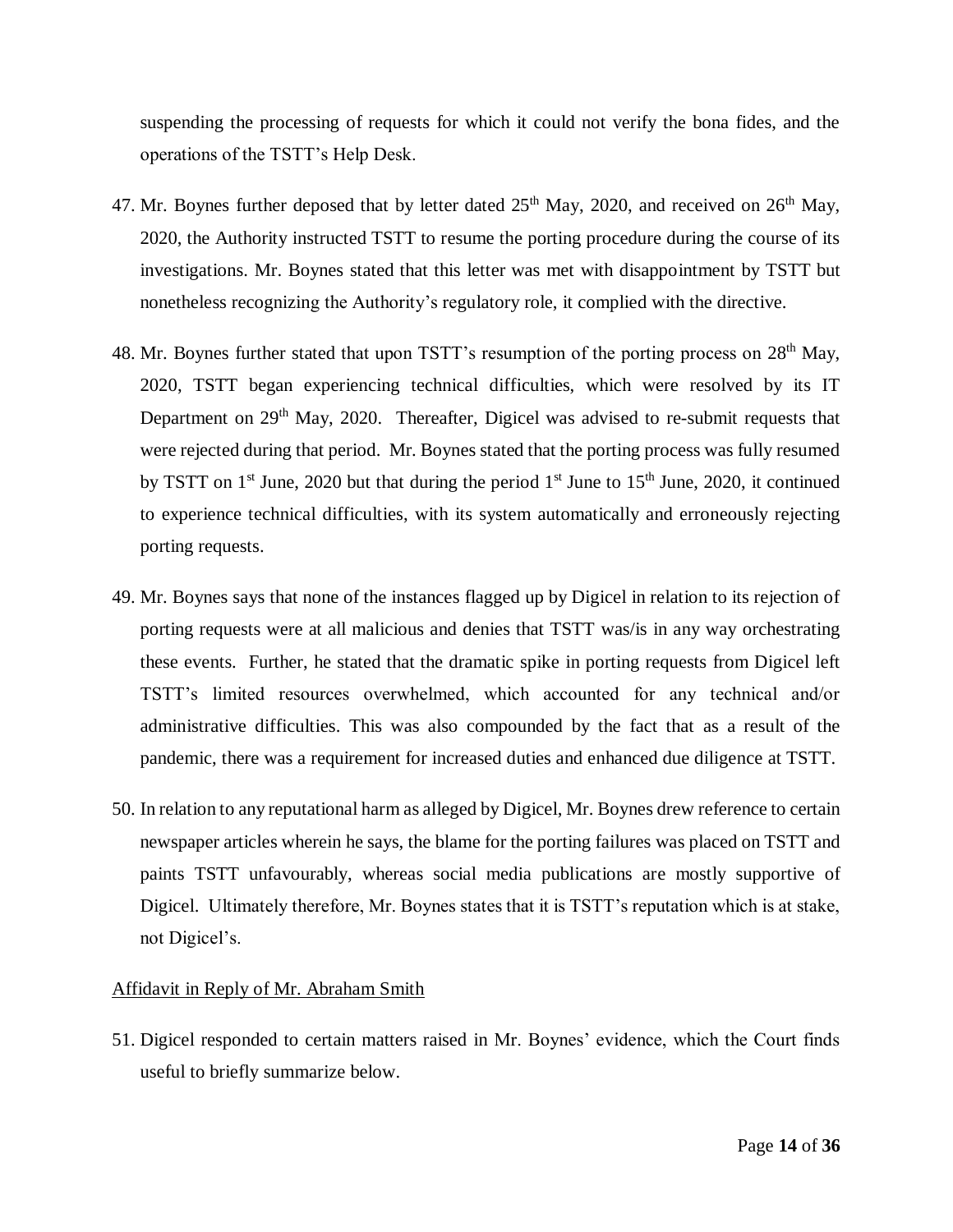- 52. In treating with the issue of the validity of the Customer Procedures, Digicel relied on a letter dated 17<sup>th</sup> June, 2020, sent by the Authority to TSTT, wherein the Authority cited the Customer Procedures for TSTT's attention. Reliance was also placed the 15<sup>th</sup> June letter, wherein TSTT indicated their intention to provide the undertakings requested by Digicel.
- 53. Further, in relation to the purported non-exhaustive list of possible rejection codes explained by The Supplier's Patty de Haan, Mr. Smith deposed in response that those lists were merely stated to be examples of the possible type of rejections, elicited from a Request for Proposal dated November 2013, which was used in the selection process for a supplier, and in any event, was later superseded by the Customer Procedures in 2015. Mr. Smith says that while the Customer Procedures provides an exhaustive list of possible rejection codes, rejections which are not provided for on the basis of fraudulent, unauthorised and/or malicious porting requests, can be mitigated by the validation process carried out by The Supplier.
- 54. In relation to the unsolicited messages sent by Digicel's agent on WhatsApp and subject to Determination by the Authority, Mr. Smith reiterated the conclusion of the Authority's investigation and further stated that the said agent's association with Digicel was brought to an end on  $15<sup>th</sup>$  May, 2020, as she was acting out of the scope of her authority, and the communications sent by her did not confirm to Digicel's brand guidelines.
- 55. As per Mr. Boyne's suggestion that the sudden spike in the number of porting requests from Digicel was suspicious, Mr. Smith stated that same was the direct result of an aggressive marketing campaign commenced by Digicel at the end of April 2020, with specific focus on porting. The said campaign involved the creation of a field application, making it easier to obtain the information needed for porting and improvements to its website experience.
- 56. In relation to the issue of the automatic blocking of porting requests by the system, Mr. Smith stated that Digicel never experienced such a difficulty and also noted that there was no correspondence passing between The Supplier and TSTT in relation to same.
- 57. Mr. Smith also sought to show particular instances in which TSTT advised that a port was blocked in error but was still assigning the code "Other" on the Supplier platform. In any event, Mr. Smith stated that TSTT failed to inform Digicel of the technical difficulties it was allegedly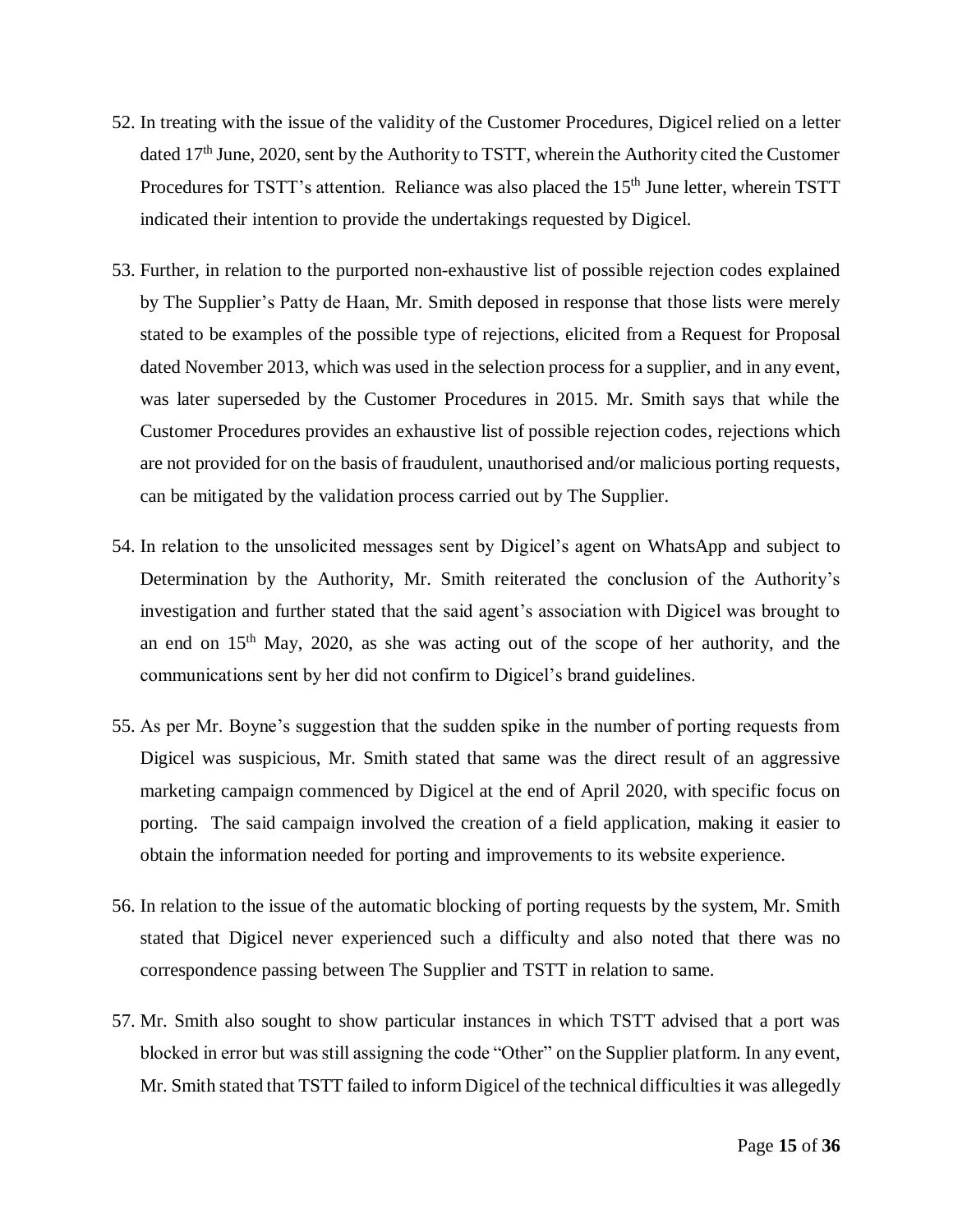experiencing and it was instead being told by TSTT's agents that the system was blocking ports as a result of the volume of ports that were coming in at that time.

## **THE SUBMISSIONS**

The Court invited Submissions from the parties, which were heard orally over 2 days of virtual hearings. The Court acknowledges the hard work of the legal teams on both sides in their preparation for and presentation of these Submissions which greatly assisted the Court in its determination of the Notices of Application.

## The PAUCA Claim

- 58. At the outset of Digicel's Submissions, its Counsel indicated to the Court that Digicel wished to abandon its claim in relation to damages for breach of the statutory duty owed pursuant to section  $25(2)(j)$  of the Act and same is noted by the Court.
- 59. Accordingly, Digicel's Application hinged on 2 causes of action, breach of sections 4(1) and 6(1) of PAUCA and the other for breach of TSTT's contractual obligations.
- 60. The sections of PAUCA are set out hereunder for ease of reference:

## *Section 4(1)*

In addition to the acts and practices referred to in sections 5 to 9, any act or practice, in the *course of industrial or commercial activities, that is contrary to honest practices shall constitute an act of unfair competition.*

## *Section 6 (1)*

*Any act or practice, in the course of industrial or commercial activities, that damages, or is likely to damage, the goodwill or reputation of another's enterprise shall constitute an act of unfair competition, regardless of whether such act or practice causes confusion.*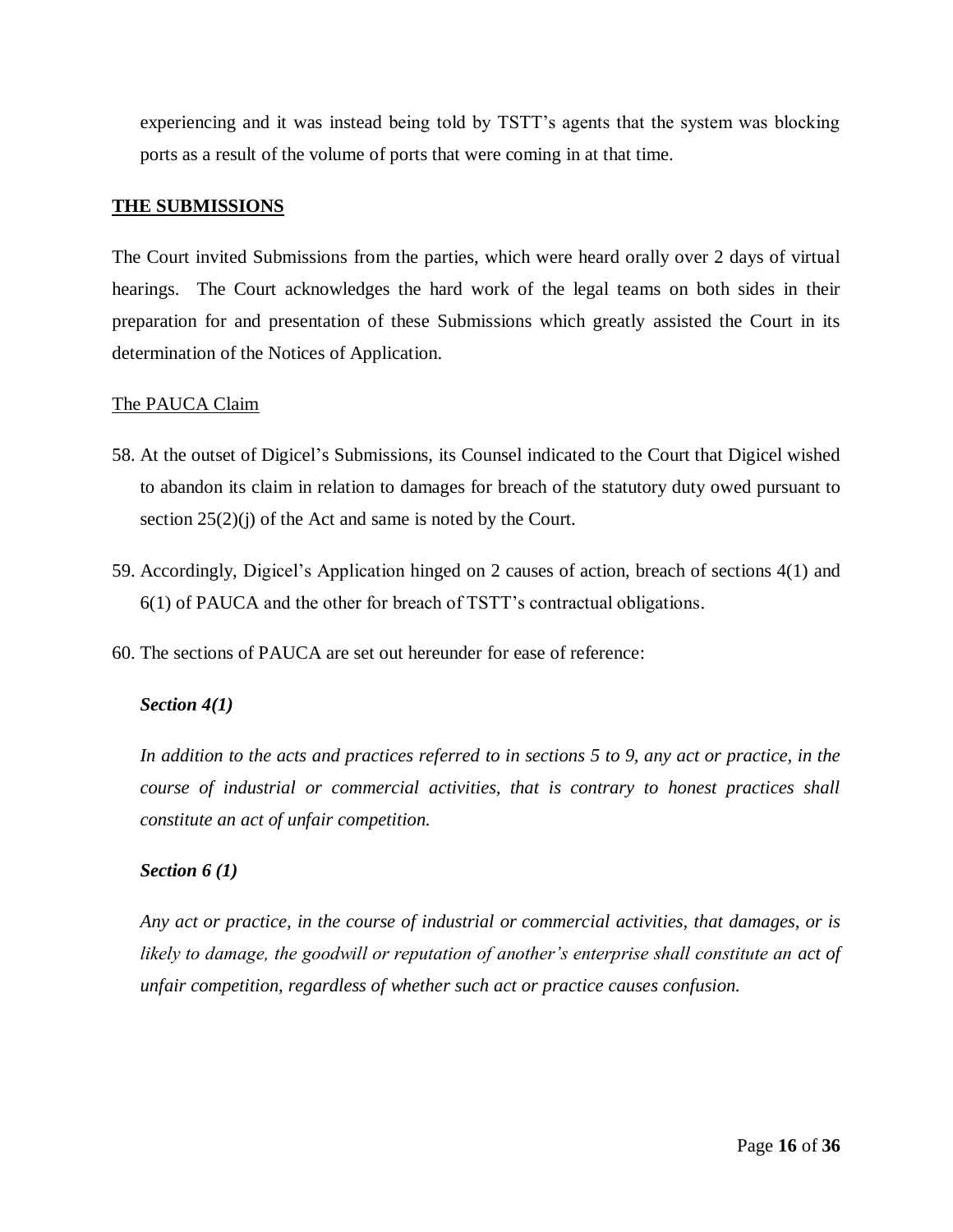- 61. In relation to section 4(1), Digicel relied on the well-known case of Royal Brunei Airlines v Tan<sup>1</sup> wherein it was held that the test for dishonest acts or omissions requires an objective standard, not a subjective one. As succinctly stated by the Learned Judge, *"honest people do not intentionally deceive others to their detriment"* 2 .
- 62. Digicel supported this allegation by relying on certain items of evidence. Firstly, the correspondence sent by TSTT to the Authority on  $22<sup>nd</sup>$  May, 2020, informing the Authority of TSTT's intention to suspend porting on the basis of "cannibalization", a courtesy which Counsel says TSTT did not extend to Digicel. Counsel submitted that this correspondence is also to be looked at in the context of the 15<sup>th</sup> June letter wherein TSTT, *inter alia*, alleged defamation on Digicel's part for saying TSTT had stopped porting and also stated that any employee who indicated that TSTT was not doing porting, was acting without directive and therefore ultra vires. It is also to be looked at in circumstances where TSTT claimed to have been experiencing technical difficulties with its system automatically rejecting ports.
- 63. Equally relevant, Counsel submitted, was also the fact that TSTT was providing reasons on the Supplier platform for their rejections, contrary to what was being told to Digicel's agents by TSTT's agents, and the fact that TSTT shut down their hotline.
- 64. Senior Counsel for TSTT's primary submission in this regard is that Digicel's claim is wholly exaggerated. Senior Counsel drew particular reference to the 24 specific instances referred to in Mr. Smith's evidence. Counsel submitted that upon a scrutiny of such evidence, the Court will find that Digicel is asking for the grant of interim relief on "a sample" of evidence, a sample of less than 1%.
- 65. TSTT also sought to convince the Court that its suspension of porting was due to genuine commercial anxiety, as it had seen a sudden and dramatic spike in the number of requests to port in the month of May 2020, which Senior Counsel submitted was a statistical anomaly. This resulted in TSTT suspending porting for 6 working days as it held an honest and genuine belief that it was being subjected to anti-competitive practices by Digicel and took defensive

 $\overline{a}$ 

<sup>1</sup> [1995] 3 All ER 97

<sup>2</sup> Paragraph 451 of Judgement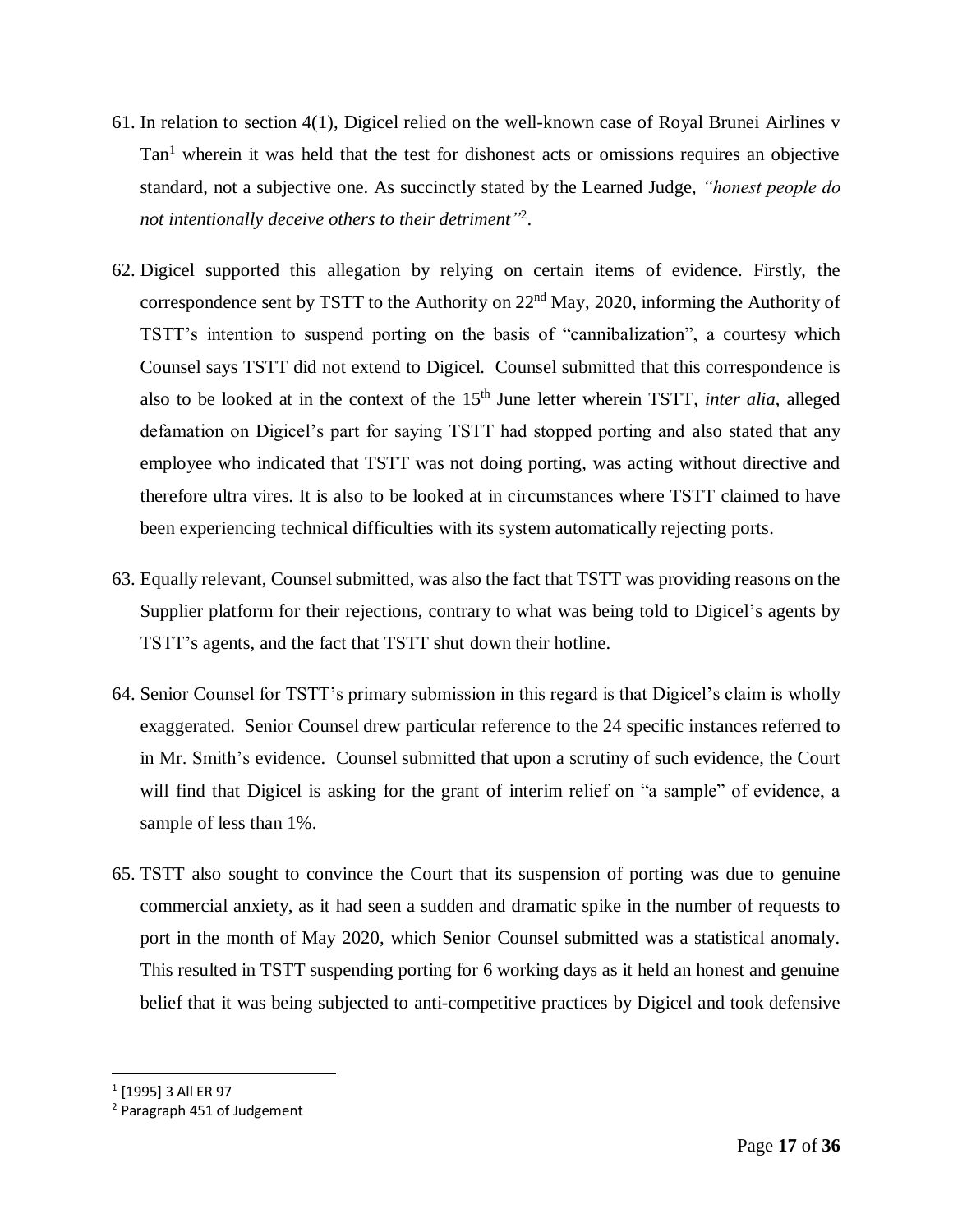measures. The Court was reminded of TSTT's mutual concern in relation to the unsolicited messages, which resulted in its lodging of a complaint to the Authority.

- 66. TSTT relied on the decision of <u>Ivey v Genting Casinos (UK) Ltd t/a Crockfords Club</u>.<sup>3</sup> which came after the case of Royal Brunei *(supra)* and which clarified that the proper test for dishonesty requires a fact finding tribunal to determine subjectively the actual state of the individual's knowledge or belief as to the facts, the reasonableness of which is a matter of evidence.
- 67. In relation to Section 6 of the PAUCA claim, Counsel for Digicel submitted that there was there no requirement for an element of dishonesty, all that was required was to show that TSTT engaged in commercial activities which damaged the goodwill and reputation of Digicel. Counsel for Digicel submitted that Digicel had satisfied this requirement and referred the Court to articles and publications on social media platforms, wherein persons expressed frustration with the challenges experienced in attempting to port to Digicel.

## Breach of Contract

- 68. Counsel for Digicel relied on the Supplier Contract and the Customer Procedures from which he says the parties' respective contractual obligations are borne.
- 69. The first point made by Counsel is that this agreement is one which is made amongst various parties and as such, terms which are general in nature and impose obligations, extend these obligations to all parties unless the terms themselves explicitly or implicitly confine it to a limited number of parties. Thus, Counsel says, the rights and obligations contained in the Supplier Contract and the Customer Procedures exist between Digicel and TSTT individually.
- 70. Counsel referred the Court to the following clauses:

## *Clause 21 – Assignability*

*21.1 None of the Parties shall assign this Agreement to a third Party without all of the other Parties' prior written consent, such consent not to be unreasonably withheld,* 

 $\overline{\phantom{a}}$ 

<sup>3</sup> [2018] 2 All ER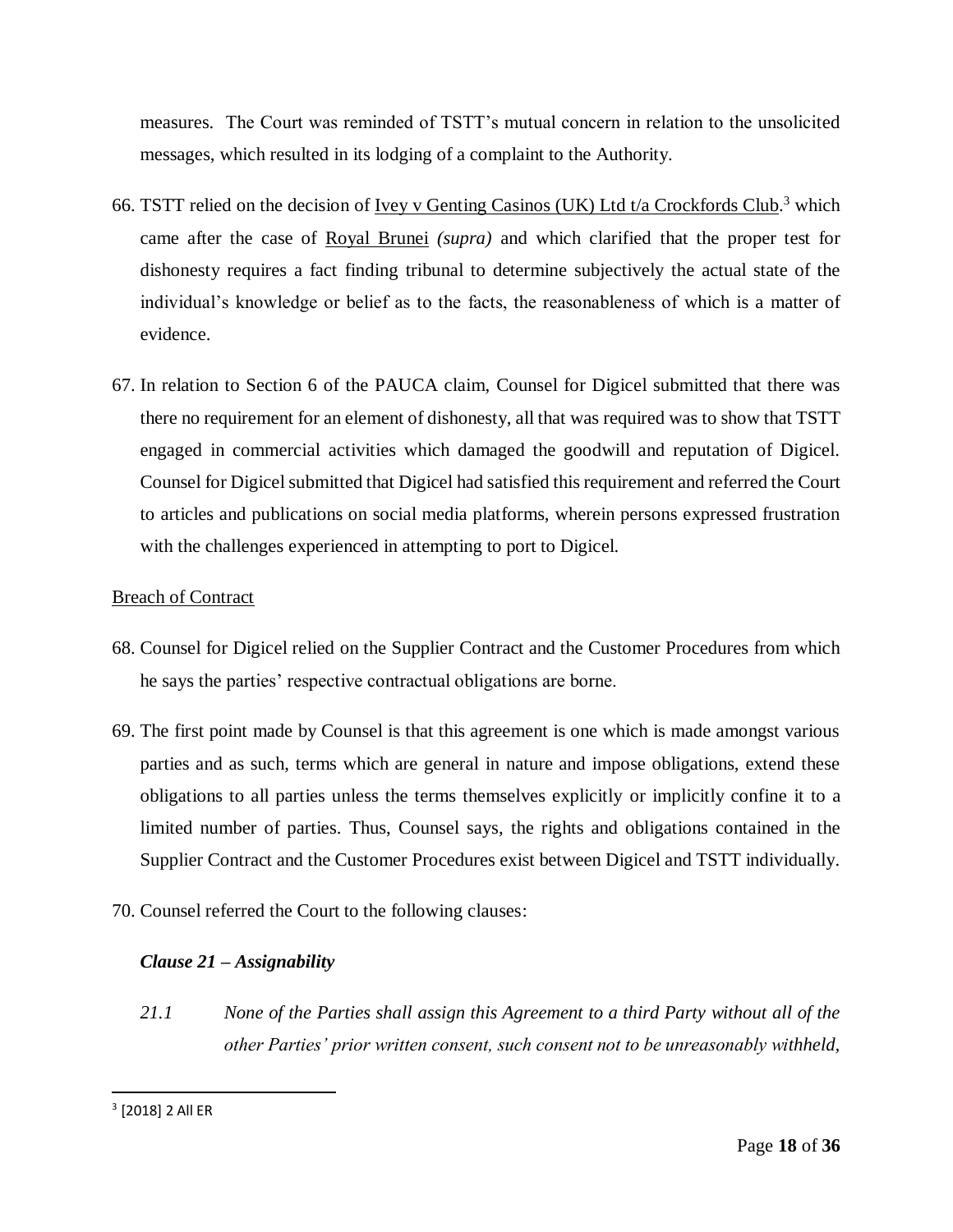*denied, conditioned or delayed provided that nothing herein will be deemed to prevent any of the Operators from assigning its rights and/or obligations hereunder without the other Parties' consent to any parent company or Affiliate or pursuant to any merger, acquisition, reorganisation, sale or transfer of all or substantially all of its assets;*

- *21.2 The Supplier may not novate or sub-contract any part of this Agreement or the Services without the prior written consent of the Operators, such consent not to be unreasonably withheld, denied, conditioned or delayed.*
- 71. With respect to Clause 21, Counsel contended that this clause collectively binds the parties placing them on equal footing.

#### *Clause 23 – Compliance with Laws*

- *23.1 Each Party shall comply with all applicable national law and regulations including the procurement of permits and licenses throughout the term of this Agreement.*
- *23.2 The Supplier shall from time to time comply with any reasonable request made by the Operator to ensure compliance with legislation subordinate legislation and regulation in any jurisdiction including without limitation to ensure compliance with the requirements of the Authority. In particular, but without limitation, the Supplier shall at the request of the Operators provide access to the Authority to premises and data as required in relation to the carrying out of any examination, investigation or audit in connection with the provision of the Services by the Supplier.*
- 72. Counsel submitted that the requirement for compliance with laws binds TSTT and directly translates into a requirement that both parties comply with the Act, and the *Telecommunications (Interconnection) Regulations* made pursuant thereto.

#### *Clause 25 – Cooperation of the Parties*

a) *The Parties shall furnish each other in a timely manner with all data or information useful and necessary to execute the Agreement properly and provide full cooperation thereto.*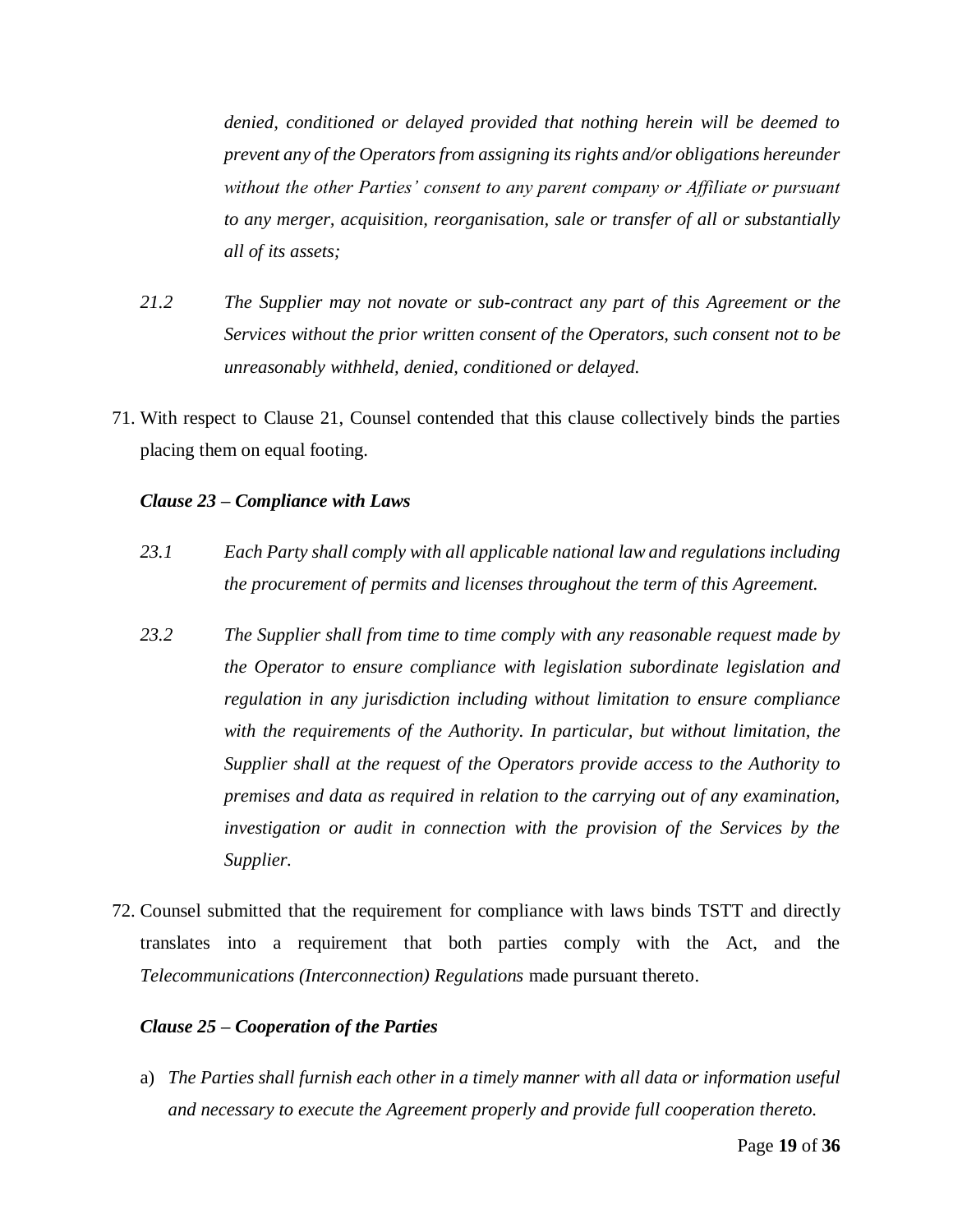- b) *The Parties will at all times follow each other's instructions in relation to the use of the Service and/or the proper performance of the Agreement.*
- 73. Counsel submitted that the term "to execute the Agreement properly" in Clause 25 does not carry the ordinary meaning of execute but rather speaks to the performance of the agreement, which is one which contemplates porting.
- 74. In relation to the Customer Procedures the Court does not propose to set out in detail each of the clauses raised by Digicel but instead seeks to provide an explanation of the same as follows:

*Clause 1.12- prohibits a porting request from being recalled once it has been initiated by a customer by affixing his/her signature;*

*Clause 1.54 – requires a donor Operator (being the operator from which a customer seeks to port) to provide a Notice of Rejection to Supplier and containing the reasons for the rejection, which Notice will then be provided to the recipient Operator (being the operator to which a customer seeks to port)*

*Clause 1.10.2- provides a list of circumstances where a donor Operator is entitled to reject a porting request.*

*Clause 1.5.5- prohibits the automatic rejection of ports, without consideration thereof.*

- 75. Counsel for Digicel submitted that TSTT breached these Clauses of the Customer Procedures as set out in the evidence traversed by the Court hereinabove.
- 76. Counsel for TSTT denied that the above obligations are imposed *inter se* i.e. between the parties individually. He submitted that upon a proper construction of the Supplier Contract, one will find that the obligations arise as between the Supplier, on the one hand, and the Operators collectively, on the other. Counsel submitted that where the Supplier Contract seeks to impose obligations on an individual level, this is explicitly provided for. Moreover, Counsel submitted that if the obligations can in fact be enforced *inter se* then Digicel is left to contend with the dispute resolution clause contained in same, which states as follows: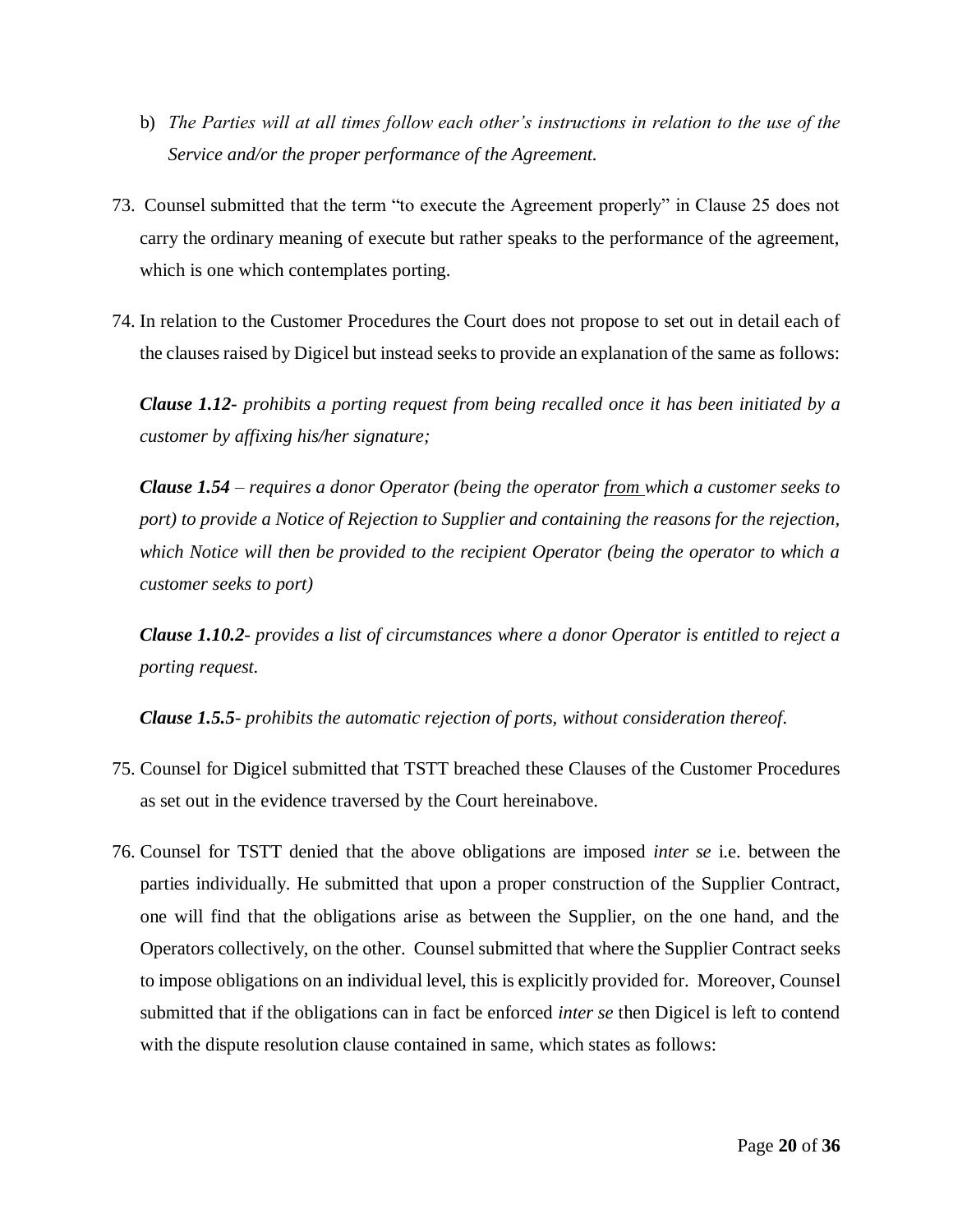## *Clause 26*

*All disputes or differences which might arise between the Supplier and Operators, touching and concerning this Agreement or its construction or affecting the rights or duties of the Parties and failing such settlement within 30 days of the dispute arising (or such further time as agreed to in writing by the Parties) shall be referred to arbitration in Trinidad and Tobago in accordance with the Arbitration Act, Chapter 5:01 of the Laws of the Republic of Trinidad and Tobago.*

## Injunctive Relief

- 77. At the outset of the hearing of Digicel's Application, the Court questioned the supervision that would be required were it to grant the interim Order sought pursuant to Part 17.1(1) (a) of the CPR requiring TSTT, in respect of each port wrongly rejected during the Rectification Period, where the customer is established as still wishing to port its number to Digicel T&T, to take all necessary steps to consent to such ports as soon as practicable and in all events subject to adherence to the requirements of the Customer Procedures. Counsel for Digicel conceded that this would be challenging to pursue in the terms sought.
- 78. In respect of Digicel's claim for injunctive relief, Counsel for Digicel relied on the oft-cited cases of Jetpak Services Ltd. BWIA International Airways Ltd.<sup>4</sup> and East Coast Drilling and Workover Services Ltd. V Petroleum Co. of Trinidad and Tobago Ltd.<sup>5</sup> which have long settled the test for the grant of injunctive relief – *where does the greatest risk of injustice lie, in granting or not granting the injunction?*
- 79. On this issue, Counsel for Digicel submitted that the greatest risk of injustice lay in the Court not granting the injunction and Digicel being left to a remedy of damages; damages being an unsatisfactory and insufficient remedy for Digicel. The reason for this, Digicel's Counsel submitted, lies in the very quantification of those damages. Such an assessment, Counsel argued, would be very complex and problematic and will involve, *inter alia*, an evaluation of all porting requests during the period May to June, 2020, with such figure being excess of

 $\overline{a}$ 

<sup>4</sup> (1998) 55 WIR

<sup>5</sup> (2000) 58 WIR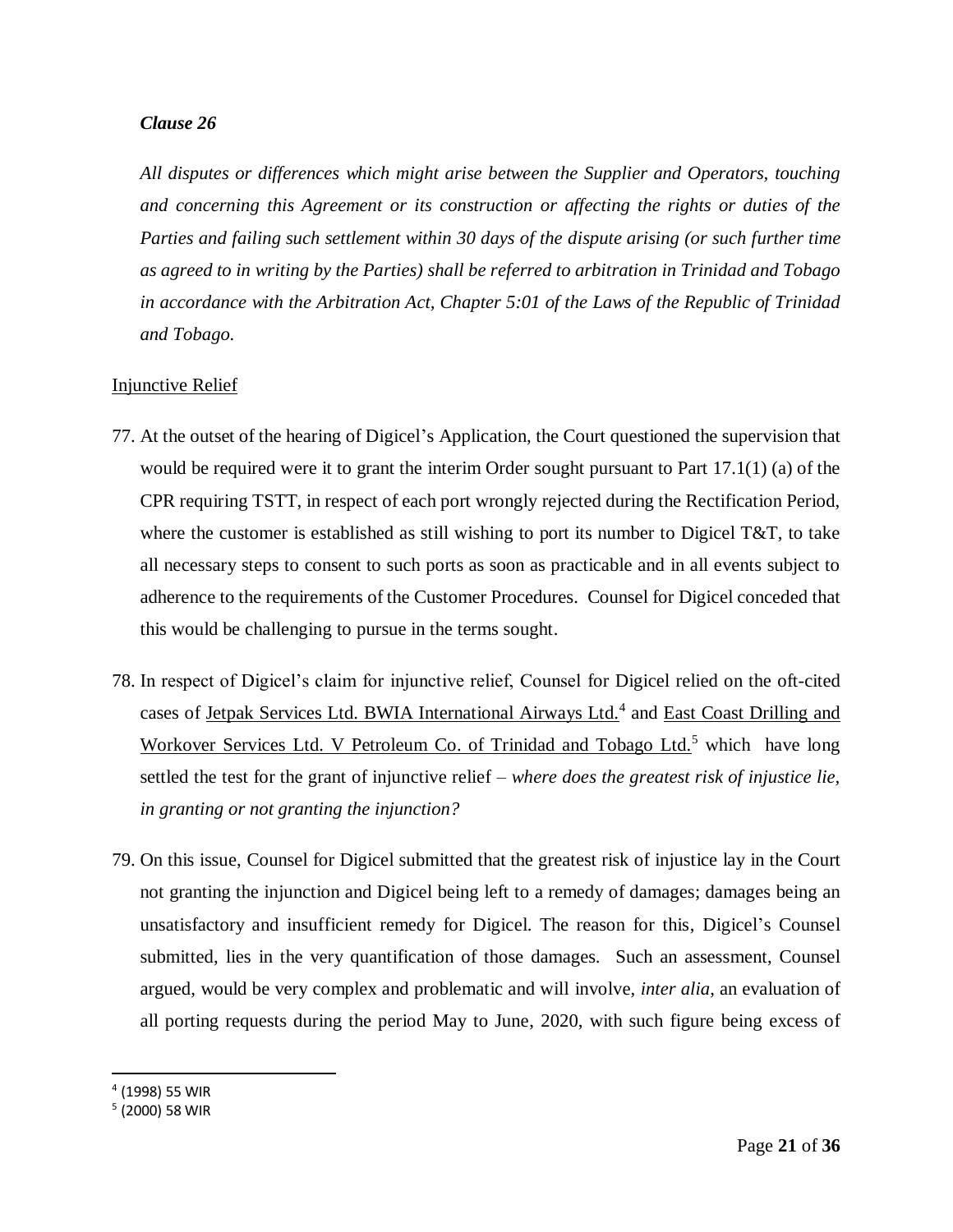4000. Further, such an assessment would also necessitate a speculative element as customers also have an ability to port and report. Apart from this speculative element, it would also be highly unreliable because of the many variables in this case, such as customer freedom of choice, how performance would be perceived by the customer etc.

- 80. Counsel for Digicel contended that there was ample authority to demonstrate that damages would not be an appropriate remedy in this case. The case of Evans v Marshall<sup>6</sup> was cited to the Court in which it was found that loss of goodwill and trade reputation are also examples of situations in which monetary quantification cannot be done in the assessment of damages.
- 81. Counsel went further to say that the grant of an injunction in the instant dispute is about public interest and customer freedom of choice. Counsel stressed the importance of public interest and referred the Court to decision of Associated British Ports v Transport and General Workers' Union et al<sup>7</sup>.
- 82. Counsel also relied on letter dated 29<sup>th</sup> May, 2020, sent by Acting CEO Mrs. Reddock-Downes to TSTT's CEO Dr. Walcott. By this letter, the Authority gave a direction to TSTT to reinstate its porting service and noted its unilateral decision to suspend porting, ascribing to TSTT's conduct, obduracy and disregard for the interest of consumers. The Authority went further to remind TSTT of their obligations in relation to number portability, citing both the Act and TSTT's Concession, specifically condition A42 thereof, placed in context hereinbelow:

## *Section 25(2)(j)*

*(2) In respect of a concessionaire's obligations pursuant to subsection (1), the Authority shall require a concessionaire to—*

*(j) provide, to the extent technically feasible, number portability when required to do so and in accordance with the requirements prescribed, by the Authority;*

 $\overline{a}$ 

<sup>6</sup> [1973] 1 WLR 349

 $7$  1 WIR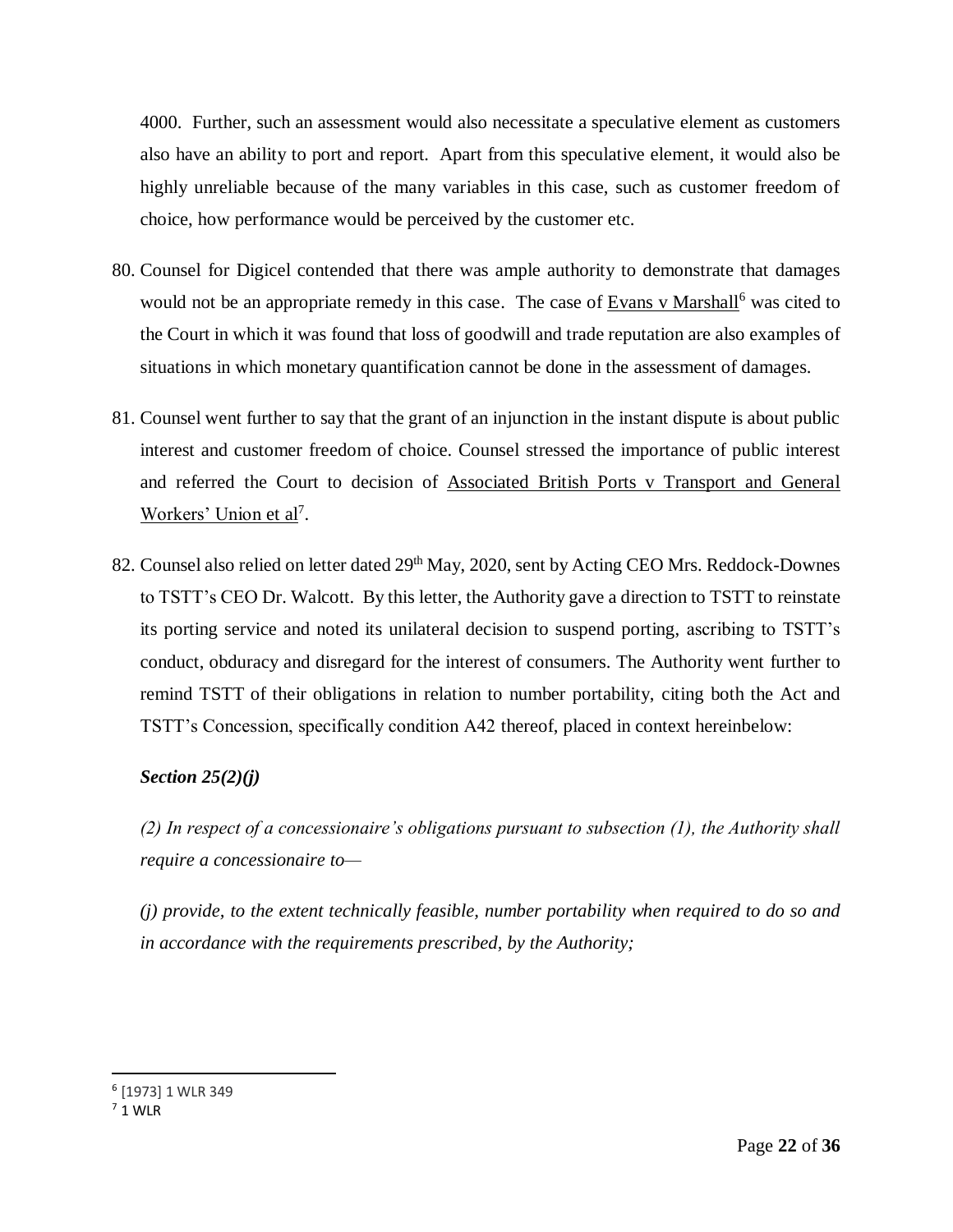## *Condition A42*

*The concessionaire shall in accordance with any regulations relating to number portability, facilitate the portability of numbers assigned to any customer of any operator of public telecommunications networks or providers of public telecommunications services.*

- 83. Counsel submitted that Digicel has surpassed the threshold for the grant of injunctive relief and demonstrated to the Court that it had more than just a prima facie case, but a strong one. In this regard, the Court was again reminded to note the contents of the  $15<sup>th</sup>$  June letter, the undertaking provided by TSTT and its subsequent non-compliant conduct.
- 84. Counsel submitted that this offers the Court insight into how TSTT may behave in the absence of an injunction. Counsel further submitted that parties who wilfully break contractual obligations should find themselves in a particular setting, as per the case of Jetpack *(supra).*
- 85. As per the mandatory aspect of the injunction sought, Counsel submitted this should pose no difficulty to the Court in the special circumstances of the instant case and relied on the case of Digicel v TSTT<sup>8</sup> wherein mandatory relief was granted by the Honourable Mr. Justice Bereaux (as he then was).
- 86. Counsel for TSTT again emphasized the lack of and/or insufficiency of evidence presented by Digicel. Counsel for TSTT stated that Mr. Boynes by his affidavit has sought to explain TSTT's use of the "Other" code and has proffered valid and commercial reasons for same. Thus, Counsel submitted, it would be a stretch for the Court to deem TSTT's application of this code as dishonest, on the face of the "flimsy" evidence presented by Digicel.
- 87. Furthermore, Counsel for TSTT submitted that any clarification and/or finalization of the terms of the Supplier Contract by the Court would translate into an adjustment of the arrangements of all parties to the agreement as it would be difficult for the Court to attempt to excise the application of the code from the such arrangements. Counsel submitted that the Court is being asked to make a one-sided assessment without word from the other parties to the agreement i.e. the other Operators.

 $\overline{\phantom{a}}$ 

<sup>8</sup> Claim No. CV 2006- 003421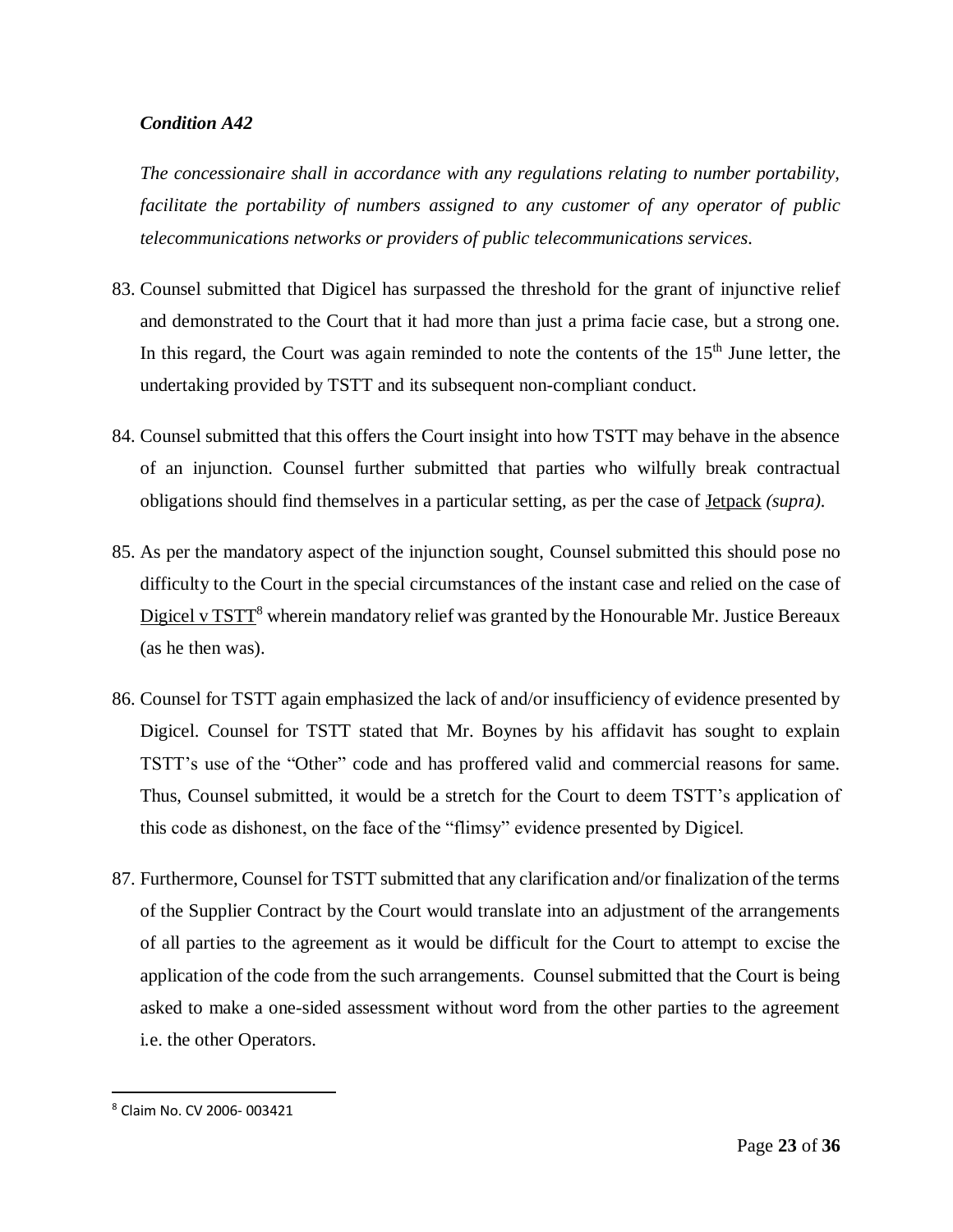88. TSTT therefore sought instead to persuade the Court on the merits of its own Notice of Application, mounting its challenge to this Court's jurisdiction.

## Jurisdiction

- 89. In relation to the PAUCA claim, Counsel for Digicel submitted that the Court has a discretion to exercise its jurisdiction, in the determination of any issue under PAUCA, and it should do so. In support of this submission Counsel relied on the decision of in the case of Digicel v TSTT *(supra)* wherein the Honourable Mr. Justice Bereaux (as he then was) determined that the Court did have jurisdiction in relation to the PAUCA claim therein, and that claims of this nature are not subject to the alternative dispute resolution process by arbitration.
- 90. Counsel for Digicel also relied on the case of Digicel (St. Lucia) Ltd. & Ors. V Cable & Wireless PLC  $\&$  Ors<sup>9</sup> in which he submitted that no point was taken by the Court as to jurisdiction at all, despite section 82 of PAUCA being highlighted in Justice Morgan's deliberations.
- 91. Counsel further submitted that section 4(2) of PAUCA provides for remedies obtainable under the civil law, which must contemplate or court order or judgment, in the absence of which there would be no realization of such remedies.
- 92. Furthermore, Counsel for Digicel also submitted that an Act using general words cannot derogate from the provisions of a special Act using special words and referred the Court to the decision of Seward v Cruz<sup>10</sup>. Counsel submitted that on the facts of the instant case, the general Act is the Telecommunications Act, and the special Act is PAUCA, which deals with and/or creates the special subject matter i.e. acts of unfair competition.
- 93. In relation to Digicel's breach of contract claim, Counsel submitted that Section 82 of the Act speaks to the requirement for process.

 $\overline{a}$ 

<sup>9</sup> H.C. No. 07C01917 @ para 60

<sup>10</sup> (1884) 10 AC 59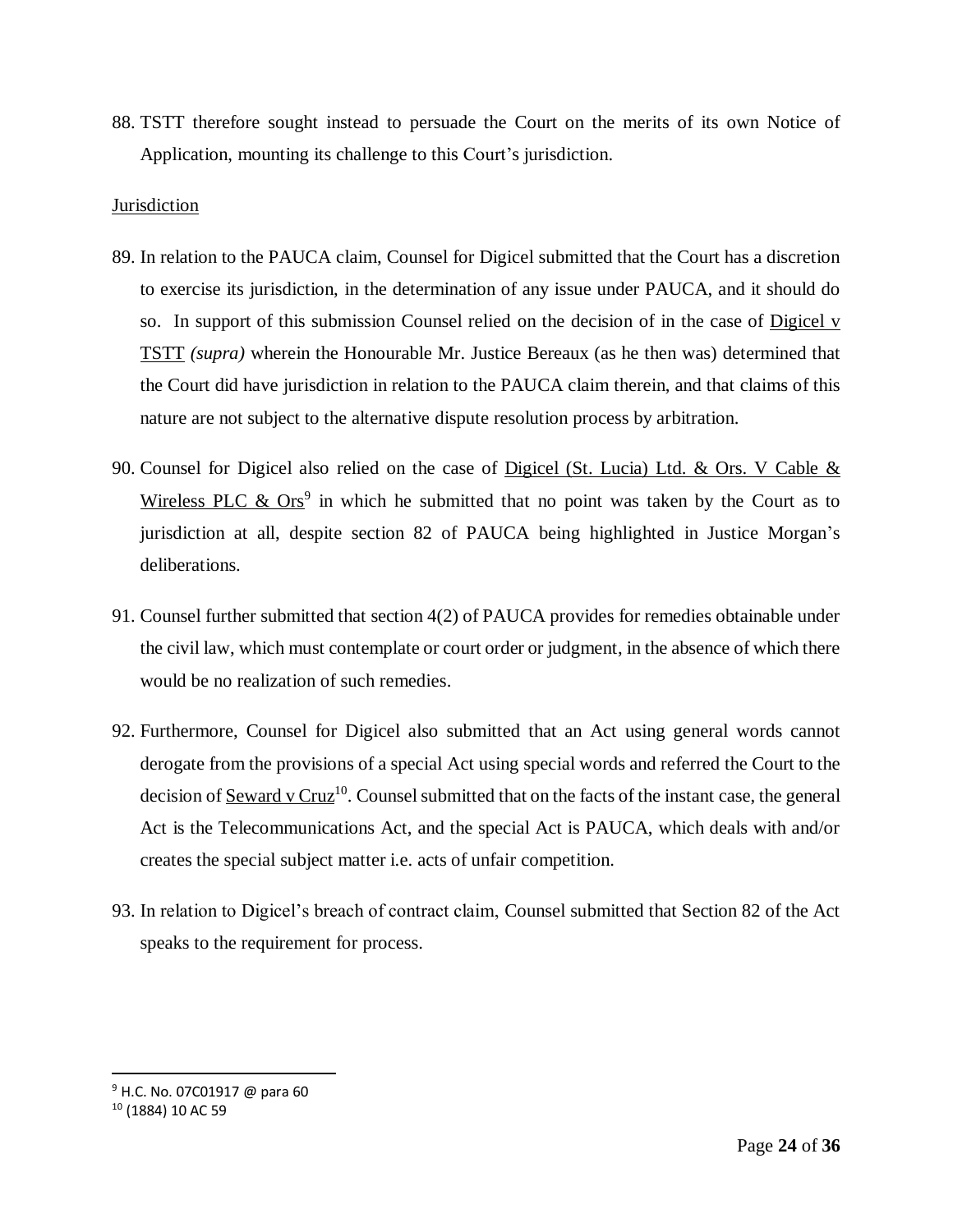## *Section 82 (1)*

*The Authority shall establish a dispute resolution process to be utilised in the event of a complaint or dispute arising between parties in respect of any matter to which section 18(1) (m) or 25(2) (h) applies, or where a negotiated settlement, as required under section 26, cannot be achieved, or in respect of any other matter that the Authority considers appropriate for dispute resolution.*

94. Counsel submitted that the aforesaid section requires that only disputes in respect of which dispute resolution processes have already been established by the Authority, can properly be the subject of a determination by it. On this point, Counsel submitted that the current dispute resolution processes established by the Authority only address matters in respect of sections  $25(2)(h)$  and 26 of the Act and does not include matters captured under section 18(l)(m), under which Counsel says the current dispute falls.

Section 18(1)(m) of the Act states:

*(1) Subject to the provisions of this Act, the Authority may exercise such functions and powers as are imposed on it by this Act and in particular—*

*(m) investigate complaints by users, operators of telecommunications networks, providers of telecommunications and broadcasting services or other persons arising out of the operation of a public telecommunications network, or the provision of a telecommunications service or broadcasting service, in respect of rates, billings and services provided generally and to facilitate relief where necessary.*

95. Further, Counsel for Digicel also stated that in order for TSTT to contend that Digicel must follow the established dispute resolution procedures, it must show that the present dispute is one which concerns interconnection, as per section 2 of the Act*.* Counsel also cited Regulation 9 of the Telecommunications (Interconnection) Regulations (hereinafter referred to as "the Interconnection Regulations") for the Court's attention: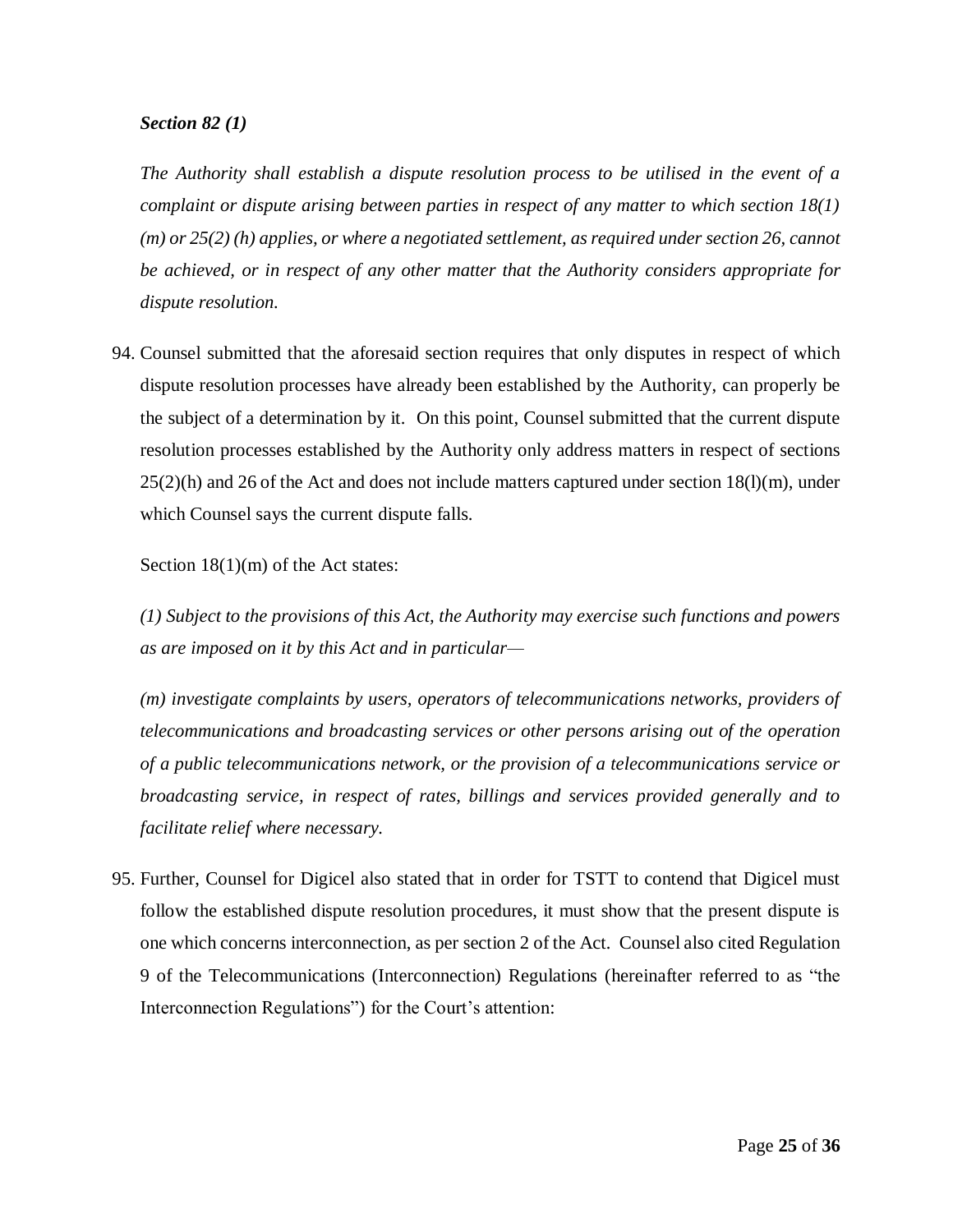#### *Section 2*

*"Interconnection" means the linking of public telecommunications networks and public telecommunications services, to allow the users of one provider to access the services provided by such other provider.*

#### *Regulation 9*

*A concessionaire shall configure its network to facilitate number portability between similar networks as and when directed by the Authority.*

- 96. In respect of the above, Counsel for Digicel drew a distinction between a concessionaire's obligation to "configure its network to facilitate number portability" and the rejection of a request to port from one network to the other. Counsel argued that configuration relates to the design element and/or design component of a concessionaire's network, which is an aspect of interconnection, whereas the refusal of a network to accept a request to port is a different and separate thing entirely.
- 97. In summary Counsel for Digicel submitted that the subject matter for which the Court has jurisdiction is inextricably wound up in the allegations of porting, because the actions of dishonesty are also tied to the actions which support the breach of contract claim making the facts almost identical. Thus, Counsel contended that if the claim were to be broken up and not kept before this Court, it would not only be inconvenient, but could also lead to increased costs and the wrong finding of fact.
- 98. Furthermore, Counsel expressed concern that a tribunal would not be able to grant injunctive relief as the same is a creature of statute. Counsel submitted that the only circumstances in which an injunction can be granted is in aid of arbitration, where the parties have a contractual agreement to refer a matter to arbitration, which on the facts of this dispute, does not exist.
- 99. Counsel for TSTT submitted in response that the jurisdiction of the Court is ousted as the Act is a specialist statutory framework within which disputes as to interconnection are treated with, an aspect of which is number portability. Accordingly, Counsel stated that the Act by necessary implication, has the effect of ousting the Court's jurisdiction, but if this is not so, then the Court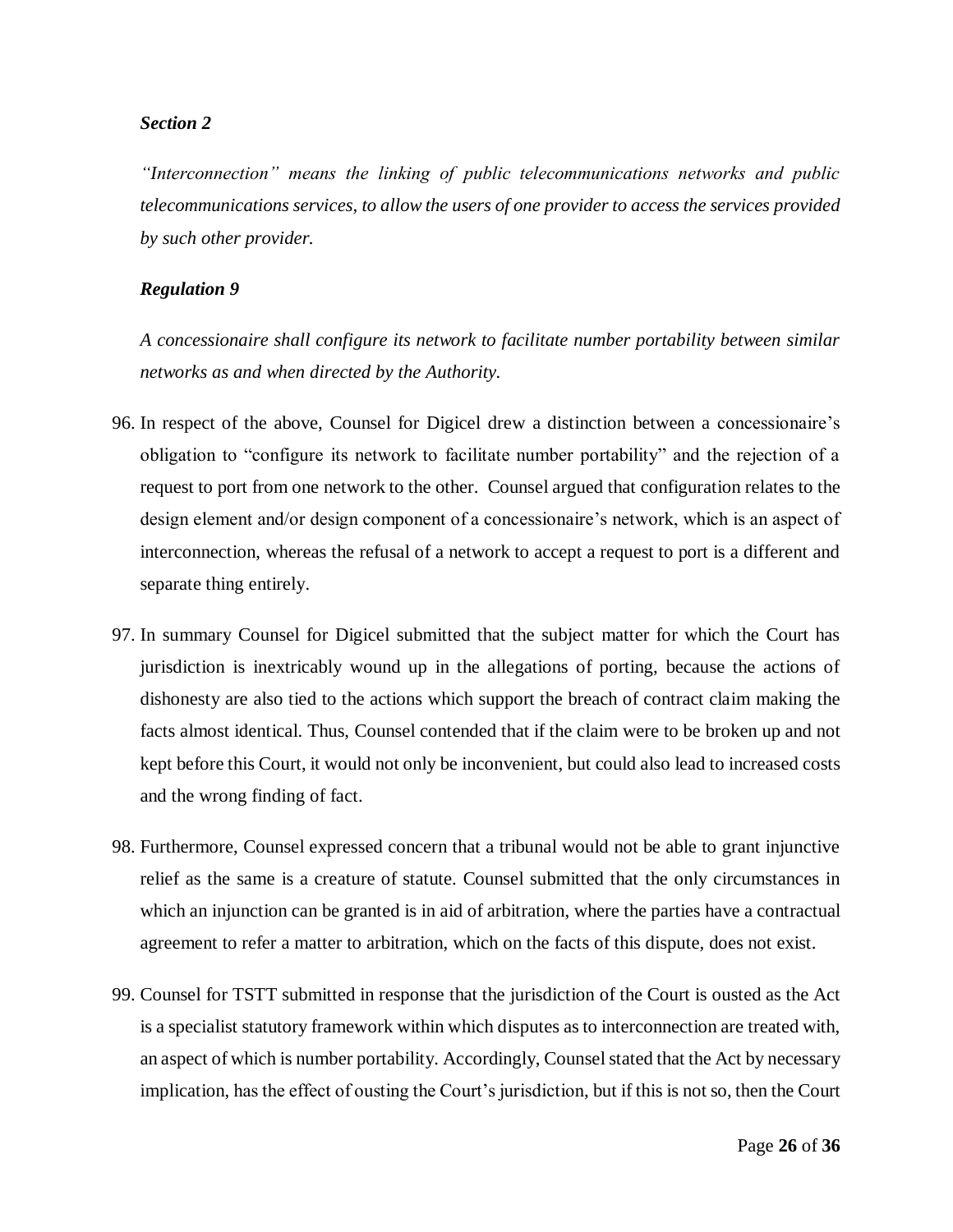should find that there are compelling reasons upon which it may determine that it should decline to exercise any jurisdiction it may have, or stay the proceedings pending a determination by the Authority.

- 100. In respect of the PAUCA Claim, Counsel for TSTT disputed that obligations are created *inter se* as suggested by Counsel for Digicel but submits that if the Court should disagree with this position, then the Court ought to acknowledge the dispute resolution clause contained in the Supplier Contract, which stands to be treated as an arbitration agreement for the purposes of the Arbitration Act.
- 101. Counsel referred the Court to the decision in Western United Credit Union Co-operative Society Ltd. V Corrine Ammon<sup>11</sup> where it was held that,

*"The court's approach to the construction of ouster clauses is prescribed by well-settled principles which were set out in the judgment of Luckhoo J.A., in Guyana Sugar Corporation v Seeram Teemal as follows-*

*"(1) the jurisdiction of the court was not ousted by statute expect by express words or by necessary implication.*

*(2) a statute imposing restrictions upon a citizen's right of action in court should be strictly construed and should not be extended beyond what the words used actually covered; and* 

*(3) where a right or liability not existing at common law was created by statute, which gave a special remedy for enforcing it or appointed a specific tribunal for its enforcement, a party seeking to enforce his right 36 must resort to that remedy or to that tribunal and not to others."*

102. Counsel for TSTT also accepted that Digicel has pleaded almost identical facts in relation to both the causes of action. This was signalled by Counsel as he stated that both parties are *ad idem* on the law that pertains to special and general Acts i.e. that general legislation does not derogate from special legislation. Counsel however contended that the special Act in this situation, is the Telecommunications Act and PAUCA is the general Act.

 $\overline{\phantom{a}}$ 

 $11$  Civ. App. 103 of 2006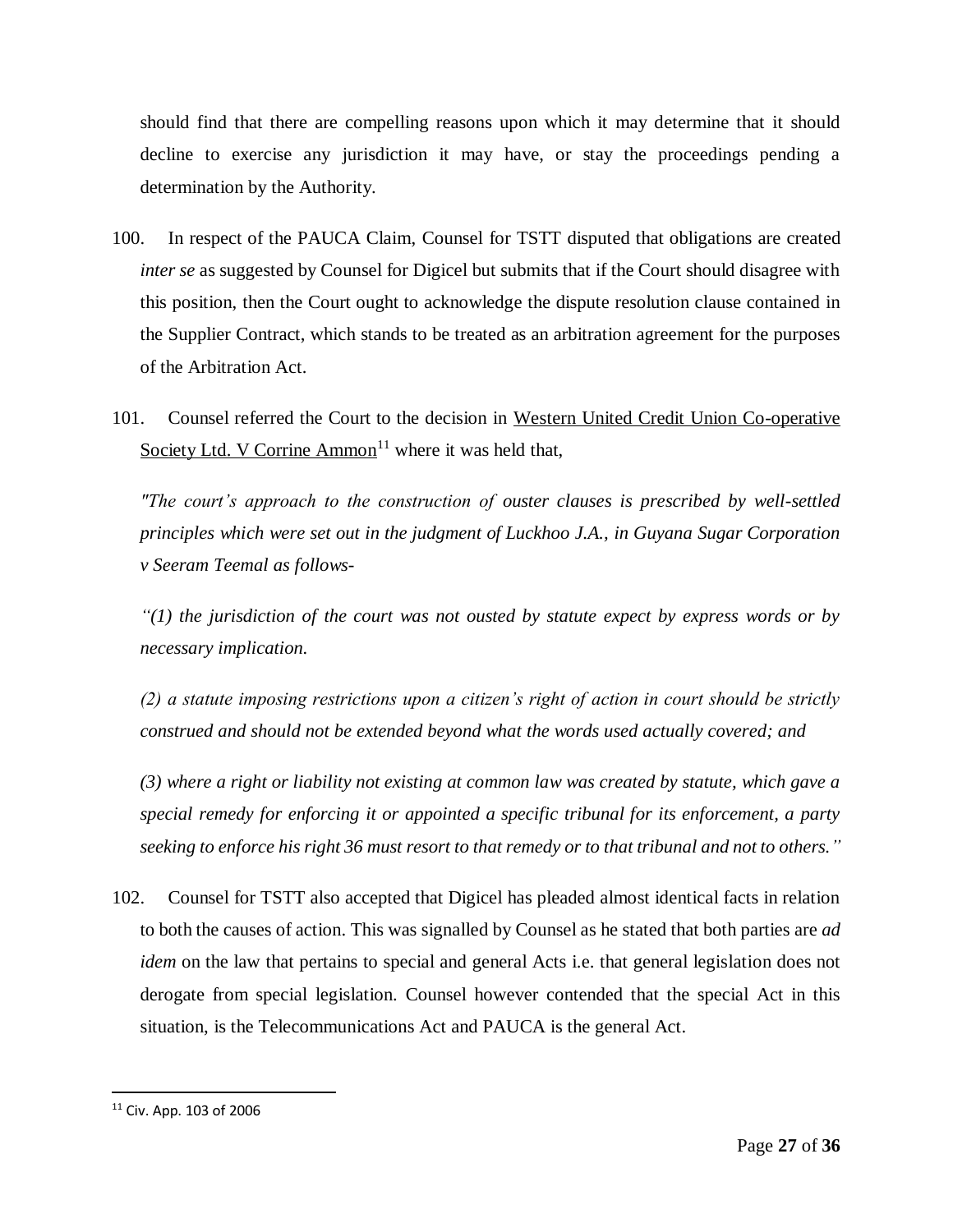- 103. Counsel further submitted that there can be no reasonable dispute that the Authority is empowered and has the jurisdiction to deal with all of the matters raised by Digicel, as the Authority is intended to treat with all matters arising in the telecommunications sector concerning anti-competitive practices.
- 104. There were various provisions in the Act cited by Counsel in support of his submission, the relevant of which are as follows:

## *Preamble*

*Whereas, the Government believes that in order to promote the country as the regional centre for the new information economy, it is necessary to establish a comprehensive and modern legal framework for an open telecommunications sector by permitting new providers of telecommunications services to enter the market and compete fairly:*

*And whereas it is appropriate that an Authority be established with transparent regulatory processes to guide the sector's transformation from virtual monopoly, in which Telecommunications Services of Trinidad and Tobago is the principal provider of telecommunications services, to a competitive environment, to monitor and regulate the sector so transformed and, in particular, to prevent anti-competitive practices.*

## *Section 3 (a)*

*The objects of the Act are to establish conditions for—*

*(a) an open market for telecommunications services, including conditions for fair competition, at the national and international levels.*

## *Section 22 (1) (b)*

*(1) Every concession for a public telecommunications network, a public telecommunications service or a broadcasting service shall—*

*(b) prohibit anti-competitive pricing and other related practices;*

*Section 29 (2) (c)*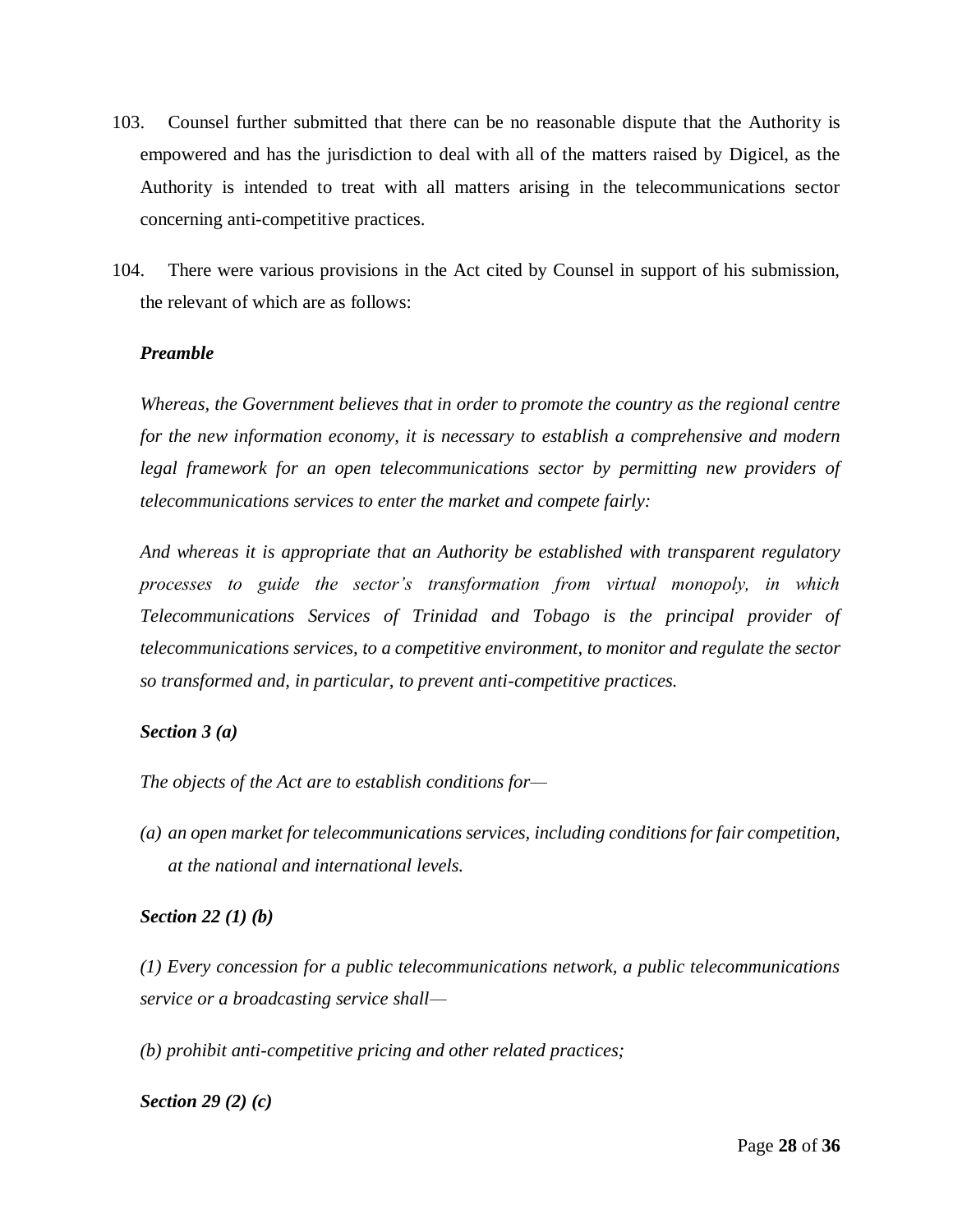*(2) The Authority may establish price regulation regimes, which may include setting, reviewing and approving prices, in any case where—*

*c) the Authority detects anti-competitive pricing or acts of unfair competition.*

## *Section 80*

*(1) The Board, employees of the Authority and every person concerned with the administration of this Act shall treat documents, information or other matters related to the administration of this Act as secret and confidential except that disclosures—*

*(a) made by the Authority, or any other person, pursuant to the provision of this Act or any Regulations made hereunder; or*

*(b) which the Authority considers necessary in the discharge of its functions, shall not be deemed inconsistent with any duty imposed under this section.*

- 105. Counsel argued that a holistic reading of the above makes provision for competition in a rather specific manner, as opposed to the general provisions made by way of PAUCA.
- 106. Further, Counsel stated that there are specific concessions which deal with parties restraining themselves from acts of unfair competition, as well as direct and specific contractual obligations in the individual Operator's Concessions which puts the enforcement of same in the hands of the Authority.
- 107. Counsel referred the Court specifically to condition A21 of the Concessions which provides that:

*"The concessionaire shall not engage in conduct which has the purpose or effect of preventing or substantially restricting or distorting competition, in any telecommunications or broadcasting markets or interfering with the operation of networks, or the provision of services by any of its competitors."*

108. In relation to section 6 of the PAUCA claim, Counsel submitted that the remedy available for a breach of same, is the same remedy available as per section 4(2) of PAUCA*.* Counsel further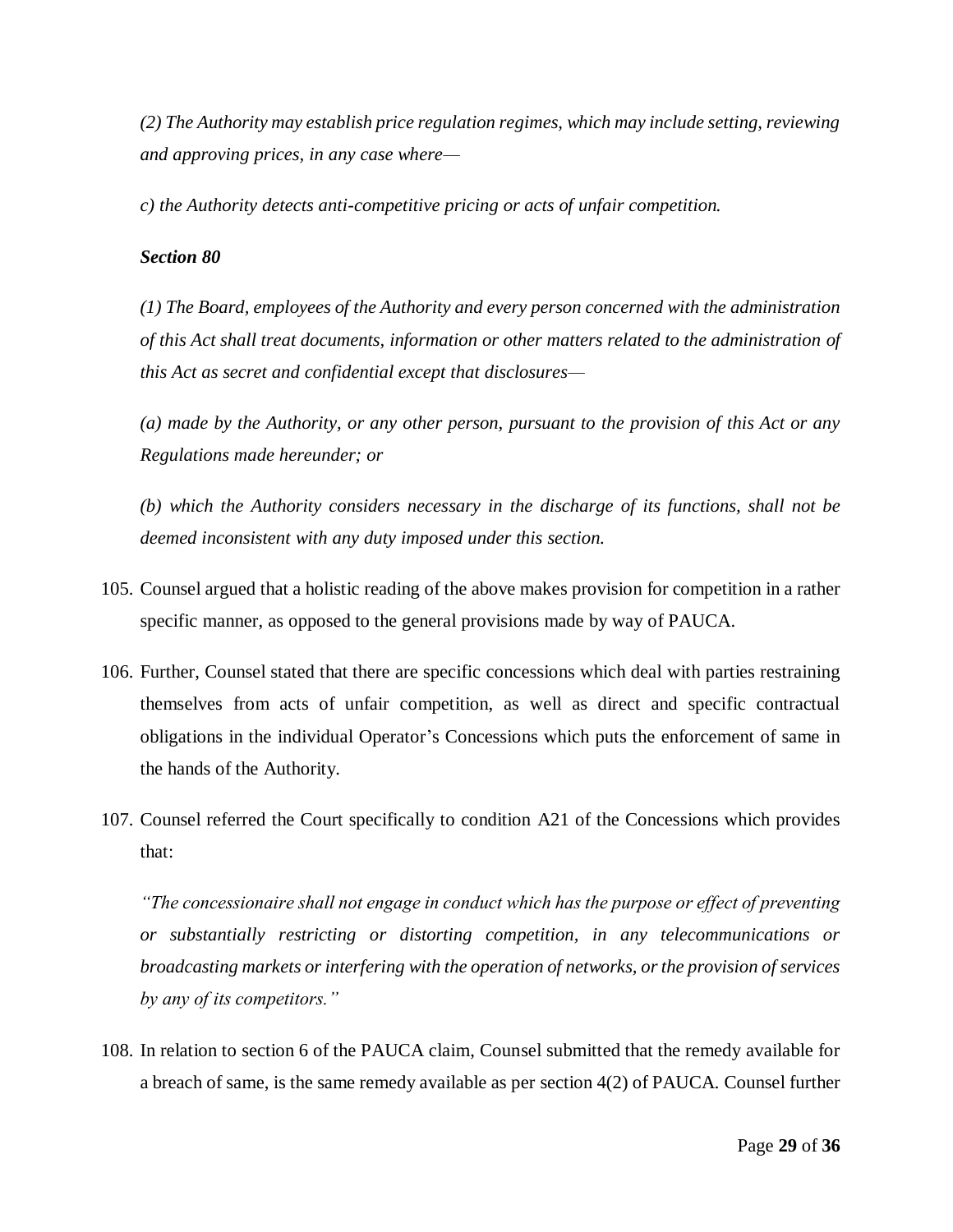submitted that PAUCA makes no provision for any special tribunal for the resolution of the dispute nor is there special relief.

- 109. Counsel for TSTT further argued that the Act has created the Authority, being a special authority, which of itself is entitled to grant relief through another special tribunal, the composition of which is also dictated by the Act. The Authority, Counsel submitted, has a statutory mandate to ensure that it has the requisite competence, experience and understanding of the telecommunications sector specifically, and how competition issues may arise therein. Counsel continued that disputes of this nature requires more than an assessment of legal principles, but also requires an assessment of facts and circumstances.
- 110. Counsel refuted Digicel's assertion that number portability is not an aspect of interconnection and as such there is no established dispute resolution to deal with same. Counsel submitted that Section 25 of the Act squarely deals with same.

## *Section 25(1)*

*In addition to the requirements of sections 22 and 24, a concession for a public telecommunications network or a public telecommunications service shall include conditions obliging the concessionaire to provide for—*

*(a) direct interconnection with the public telecommunications network or public telecommunications service of another concessionaire;*

*(b) indirect interconnection with such network or service referred to in paragraph (a), through the public telecommunications networks or public telecommunications services of other concessionaires; and*

*(c) the transmission and routing of the services of other concessionaires, at any technically feasible point in the concessionaire's network.*

#### *Section 25 (2)*

*In respect of a concessionaire's obligations pursuant to subsection (1), the Authority shall require a concessionaire to—*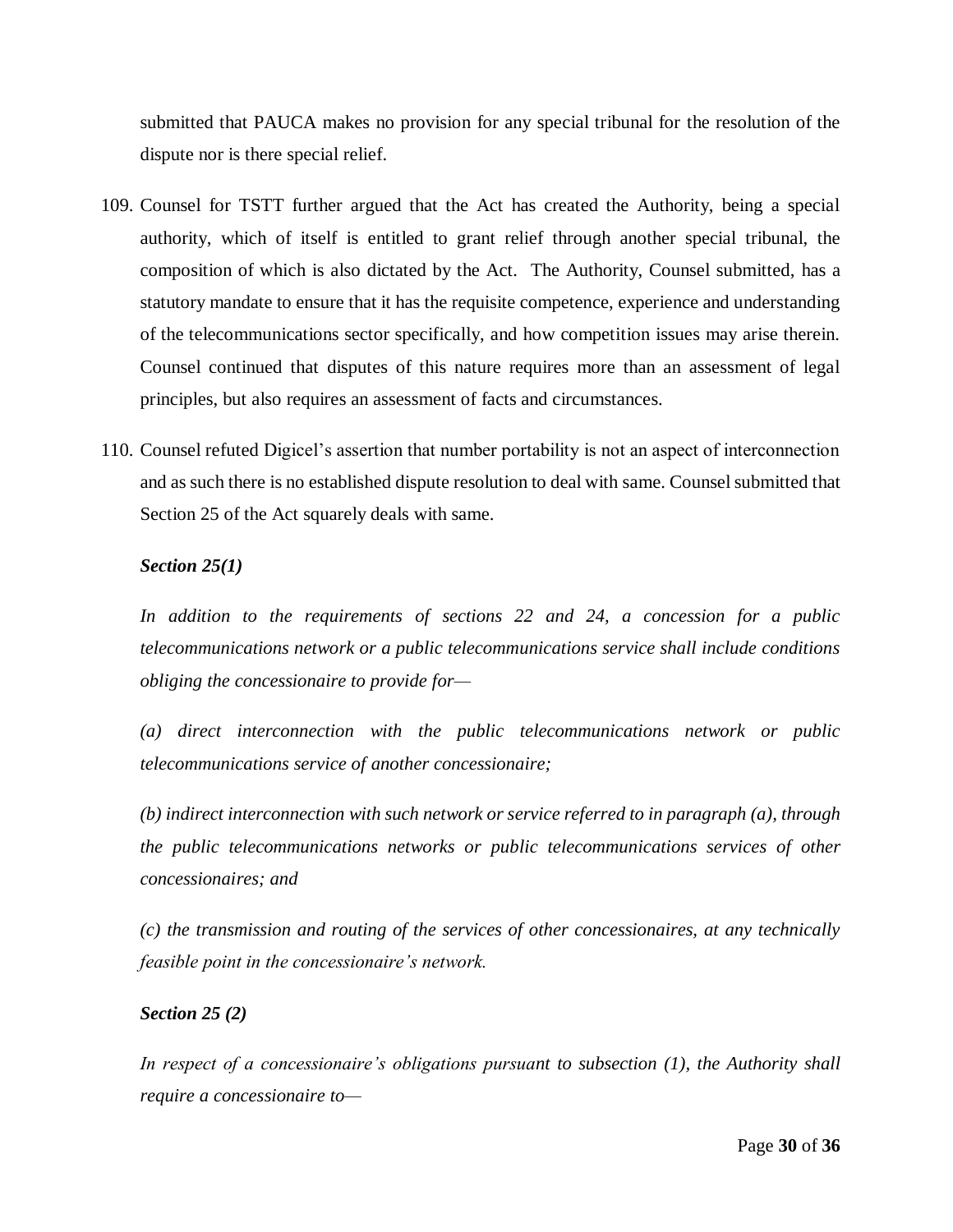*(j) provide, to the extent technically feasible, number portability when required to do so and in accordance with the requirements prescribed, by the Authority;*

- 111. Counsel further submitted that if the Court should find that number portability is a distinct feature and not an aspect of interconnection, such a finding is of no moment and there is nothing to preclude a dispute from being referred to the Authority thereby triggering the Authority's duty to establish dispute resolution processes in accordance with Section 82(1) of the Act. Counsel argued that the mandatory obligation contained therein is a very broad obligation and thus requires the Authority to provide for the resolution of all disputes.
- 112. The following Regulations were also cited by Counsel in support:

#### *Regulation 31*

*Where a dispute arises between concessionaires with respect to interconnection, the matter may be referred to the Authority for consultation and guidance, on the agreement of both parties, prior to either party submitting the matter to the Authority as a dispute.*

## *Regulation 32*

*Save as provided in regulation 31, every dispute regarding interconnection shall be submitted to the Authority for resolution in accordance with the dispute resolution process.*

113. Counsel for TSTT also sought to dispel the suggestion by Digicel that it would not be given the interim relief sought if the dispute is referred to the Authority by referring the Court to Regulation 33*,* which states that:

*(1) The Authority may, in relation to any dispute referred to under these Regulations, direct that the parties implement such interim arrangement for interconnection as the Authority considers appropriate having regard to the nature of the dispute.*

114. Counsel places reliance on the local decision in Solomon Gabriel v 91.9 Trini Bashment Ltd.<sup>12</sup> which he submits is the most helpful authority on the issue of jurisdiction.

 $\overline{\phantom{a}}$ 

<sup>12</sup> CV 2006-00298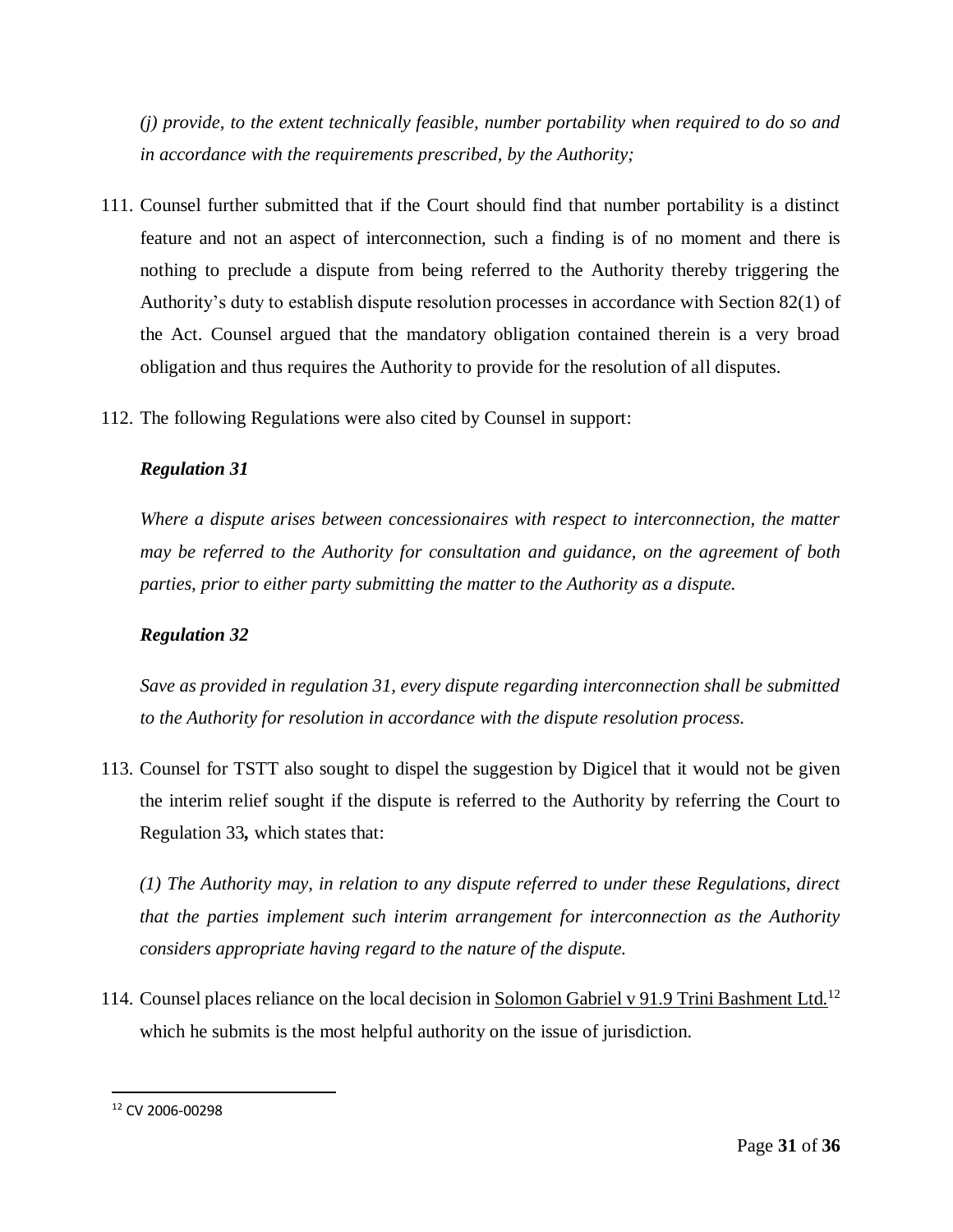#### **ANALYSIS/FINDINGS**

- 115. It will not be disputed by either party in the instant case that this action can be characterized as a dispute between 2 titans of the telecommunications industry in Trinidad and Tobago. It also cannot be disputed that while these parties have argued before this Court and awaited judgment, there are other operators in our telecommunications industry who are parties to Concessions with TSTT and to the Supplier Contract and the Customer Procedures aforementioned. It finally cannot be disputed that the Authority has a role to play in the instant case. The Authority has attended the Court hearings and been supplied with all documents filed on the basis of a watching brief, without objection from either party. Indeed, the Authority has, prior to the commencement of this High Court Action, been entreated by the parties and has acted in respect of matters concerning number portability.
- 116. The Court is persuaded on the basis of the evidence and the submissions of Counsel for Digicel, that in matters concerning number portability, that TSTT may have been operating contrary to honest practices, as defined in Royal Brunei*.* However, whether TSTT's conduct amounted to an act of unfair competition contrary to PAUCA requires an analysis of the evidence and facts and an interpretation of the Customer Procedures in particular and their application, which is not an exercise that this Court considers that it has the luxury to embark upon such as to deliver to the parties the appropriate remedies for the resolution of this dispute.
- 117. As it pertains to Digicel's breach of contract claim, the Court agrees with Counsel for Digicel and finds that the Supplier Contract and Customer Procedures appended thereto, form the basis of the arrangements of the parties in relation to number portability. The Court also finds that whilst the Customer Procedures have been expressed to be a draft subject to finalisation, these procedures have been relied upon by Digicel and by TSTT as demonstrated on the evidence and also been recognized and relied upon by the Authority, without any objection to their purported "draft" status.
- 118. The evidence presented to this court in support of Digicel's application for interim relief descends into world of codes and reasons. The Court is being asked to interpret these codes and cross-reference them with such reasons and to make findings which this Courts says will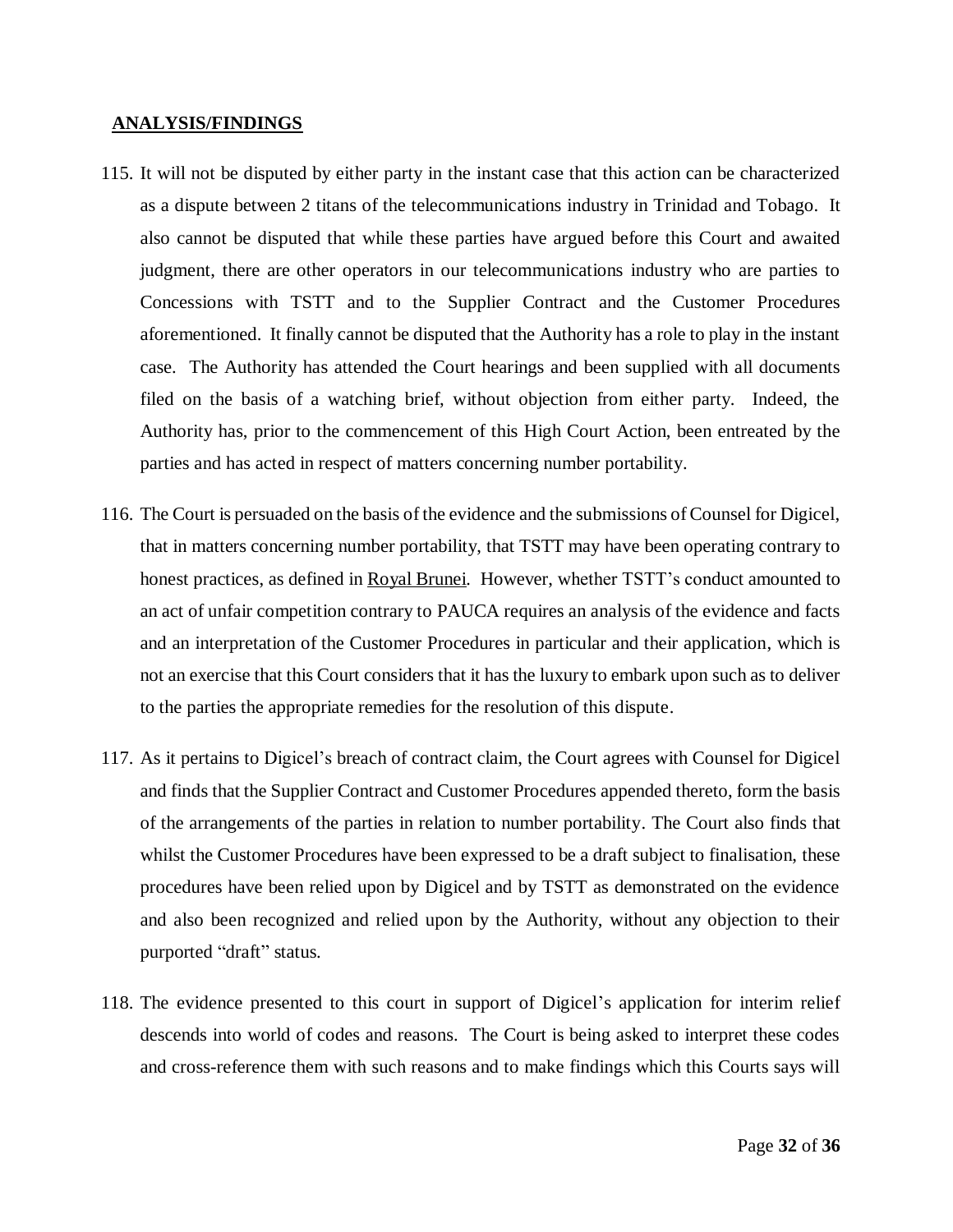not only impact the parties hereto but all Operators. There are other Operators who have not had say in these proceedings.

- 119. The Court finds that the Supplier Contract is an agreement made amongst multiple parties and that to make any findings and/or clarifications in relation thereto, will necessarily foist obligations upon all Operators, inhibiting their contractual freedom. To delve into matters of the number of and interpretation of codes and to make determinations thereon to bind only the parties to this action, would be to usurp the function of an Authority which is mandated to monitor and regulate the telecommunications industry and prevent anti-competitive practices.
- 120. Accordingly, in disposing of the aforementioned Notices of Applications the Court finds that there are 2 issues for its determination.

#### *Should the Court grant Injunctive Relief?*

- 121. The Court agrees with the test advanced by Counsel for Digicel, as per the cases of Jetpack and East Coast Drilling – where does the greatest risk of injustice lie?
- 122. In determining whether to grant the interlocutory relief sought by Digicel, the Court finds that it will be required to conduct an in-depth analysis of number portability, the technical framework required for the same, how the same is to be facilitated and to conclude whether the same has ultimately supported customer choice.
- 123. The Court recognises that the instant dispute has its genesis in the applicability of certain "rejection codes" which touches and concerns the Supplier Contract, which the Court has already expressed its hesitation to construe, particularly as any finding of this Court will impact on other Operators. The Authority, has by its letter of  $17<sup>th</sup>$  June, 2020, exhibited as "JB.31" to the Affidavit of Jerome Boynes referred to the Customer Procedures. The Authority goes on in that correspondence to cite what it considers to be the only 9 reasons allowed for a donor to reject a port. This Court asks itself, is it better placed than the Authority to make such a finding and based on that finding to grant injunctive relief? The Court answers this question in the negative.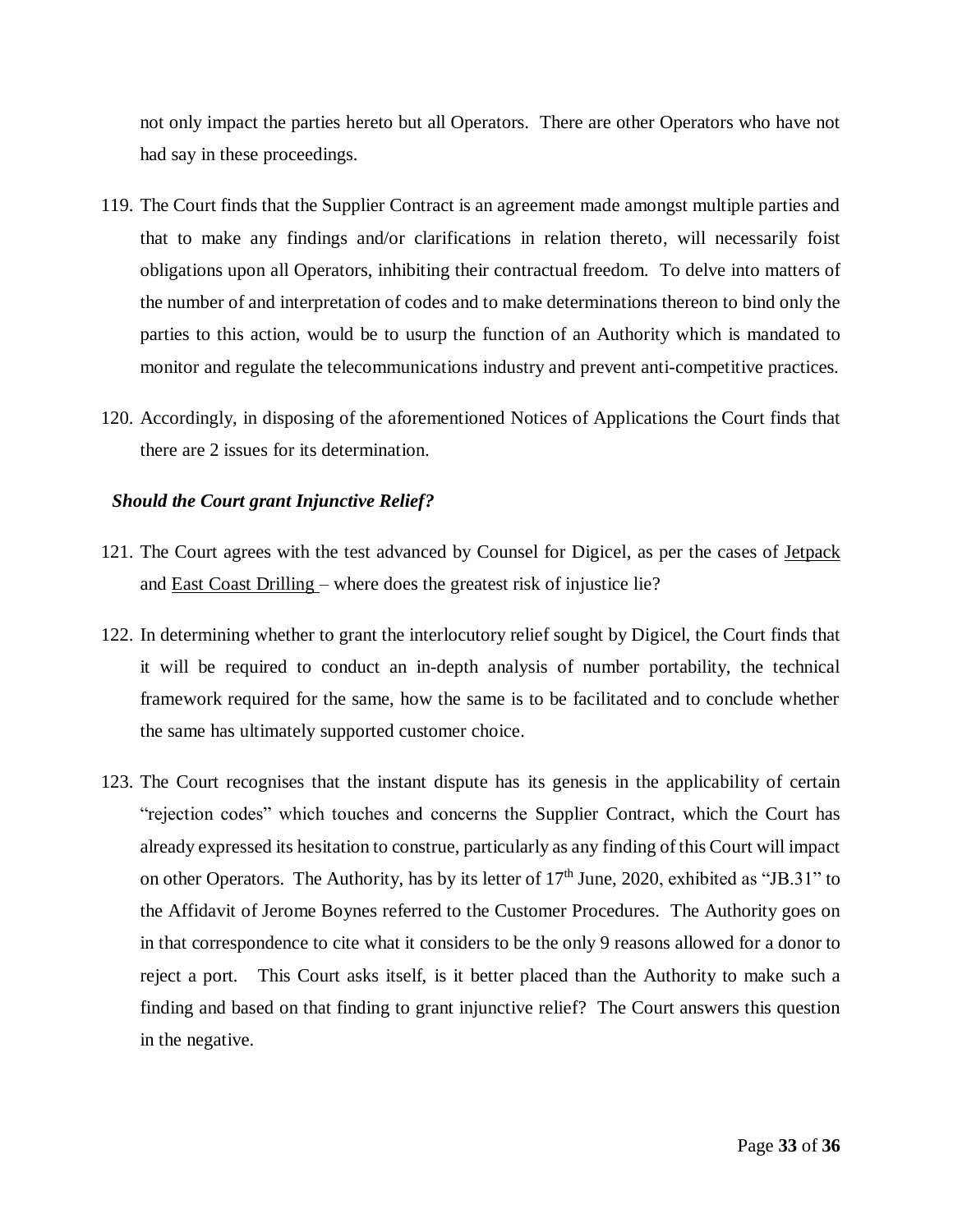- 124. The Authority has also by its letter dated  $20<sup>th</sup>$  July, 2020 to both Digicel and TSTT confirmed that the Authority is willing to facilitate meetings between the parties with a view to resolving present disputes with the object of ensuring that both parties comply with their obligations under the Concessions, the Act and Regulations made thereunder and any agreements entered into in relation thereto. In so ensuring compliance by both parties, the Authority, as regulator, is also setting the stage for like compliance by all Operators in our telecommunications industry.
- 125. This Court also agrees with Counsel for Digicel that damages will not be an appropriate remedy in the circumstances of this dispute, as the process of assessment and/or estimation thereof may prove complex and unsatisfactory. An award of damages also does not account for any continued anti-competitive conduct as alleged by Digicel.
- 126. This Court therefore says that the greater risk of injustice in the instant case lies in granting the interim relief sought, without the disputes raised in this Action first being submitted to the Authority for resolution.

## *Does the Court have jurisdiction?*

- 127. The Court was referred to the decision of the Honourable Mr. Justice Bereaux (as he then was) in Digicel v TSTT by Counsel for Digicel. The Court finds however that the Decision therein is distinguishable from the instant case, as the dispute in that case had already been ventilated by an arbitration panel before the parties were sent back to conduct their own negotiations, which ultimately failed, giving rise to the claim. Further, at the time of that dispute, there was no interconnection agreement in place as the telecommunications sector was just then being transformed from a virtual monopoly, with the entrance of Digicel into the market. The state of the market was thus different at that time.
- 128. The Court was also referred to the decision of Digicel (St. Lucia) Ltd. & Ors. v Cable  $\&$ Wireless PLS  $\&$  Ors by Counsel for Digicel in further support of his submission that the Court has jurisdiction. As submitted by Counsel for Digicel, jurisdiction was not therein disputed at all, presumably because the case concerned a PAUCA only claim. In that case there was no reference to nor reliance upon the Act and/or the terms of Digicel's Concession and/or the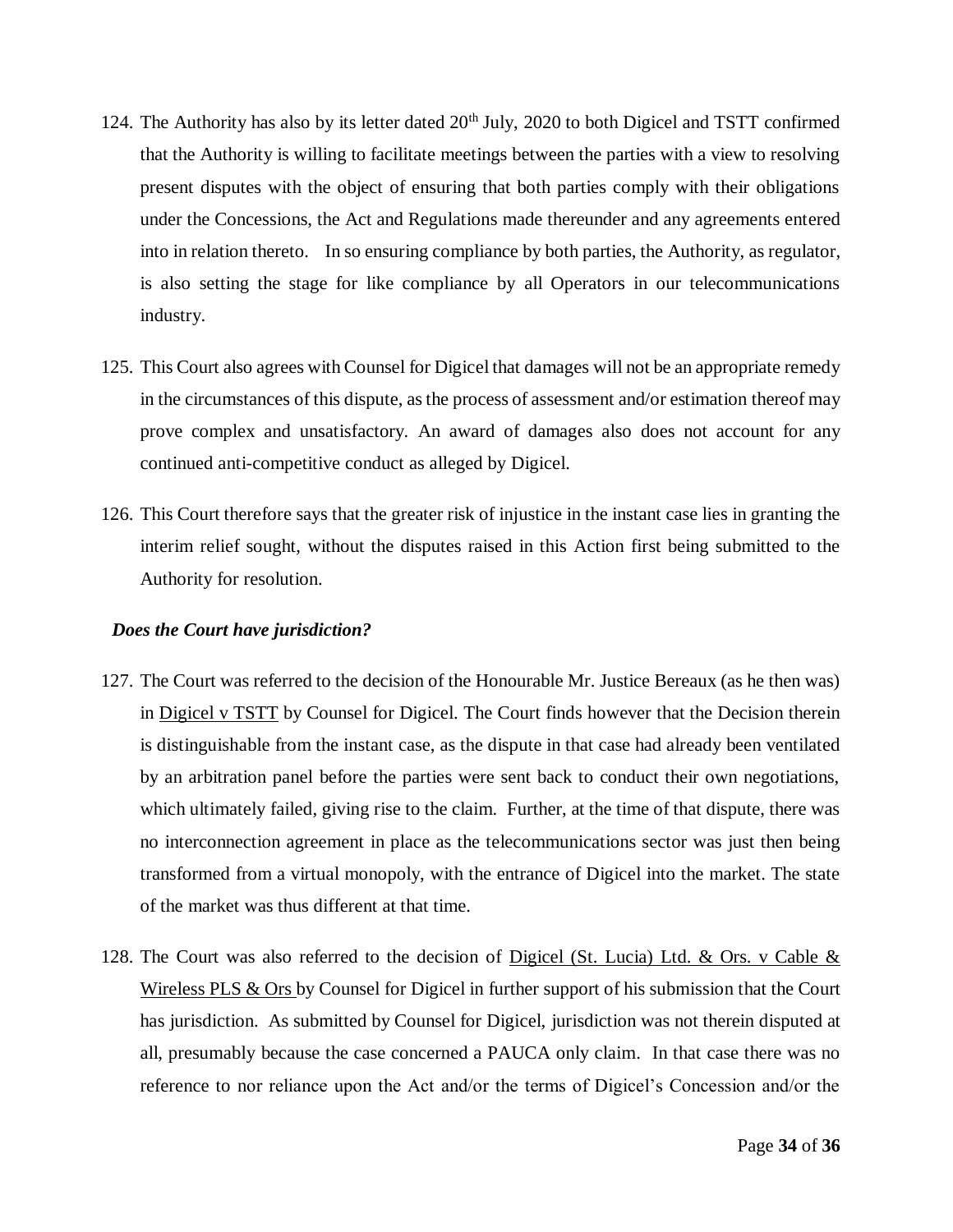Interconnection Regulations. This Court notes the recognition by Justice Morgan that any direct obligation as to interconnection falls under the Concession and/or guidelines issued by the Authority, thus inherently recognising the Authority as the custodian of affairs within the telecommunications sector, with which this Court agrees.

- 129. This ultimately brings the Court to the point of contention i.e. whether number portability is an aspect of interconnection. The Act makes specific reference to number portability. A conjoint reading of section 25 of the Act, the Interconnection Regulations made pursuant to section 78(1) of the Act, the terms of the Supplier Contract and/or the Customer Procedures and the individual Concessions lead this court to find that number portability is directly related to connectivity and is therefore an aspect of interconnection within the meaning of section 2 of the Act*.* Interconnection facilitates number portability which supports consumer choice. These concepts are inextricably linked.
- 130. Having made this determination, the Court then considers section 82(1) of the Act and whether same has the effect of the ousting the Court's jurisdiction.
- 131. In this regard, the Court was particularly assisted by the decision of the Honourable Madame Judith Jones (as she then was) in the case of Solomon Gabriel *(supra)*. The Court finds that section 82(1) does not have the effect of ousting the Court's jurisdiction, but that it imposes a statutory obligation on the Authority to develop dispute resolution procedures in relation to all matters, inclusive of number portability. The aforementioned section in conjunction with *Regulation 31 and 32 of the Interconnection Regulations* have the effect requiring the Authority to carry out this statutory function. Having already determined that number portability is an aspect of interconnection, the Authority is well placed to put in place the processes and procedures to resolve the disputes raised in the instant case.
- 132. The Court agrees with Counsel for TSTT that the Telecommunications Act is a special Act which deals with the special subject matter of unfair competition in the telecommunications industry and is best regulated by the Authority and/or its specially composed tribunal. The Court accordingly finds that the wide panoply of powers given to the Authority as per the Act, specifically section 18 thereof, provide a sufficient basis for the resolution of this dispute by the Authority.